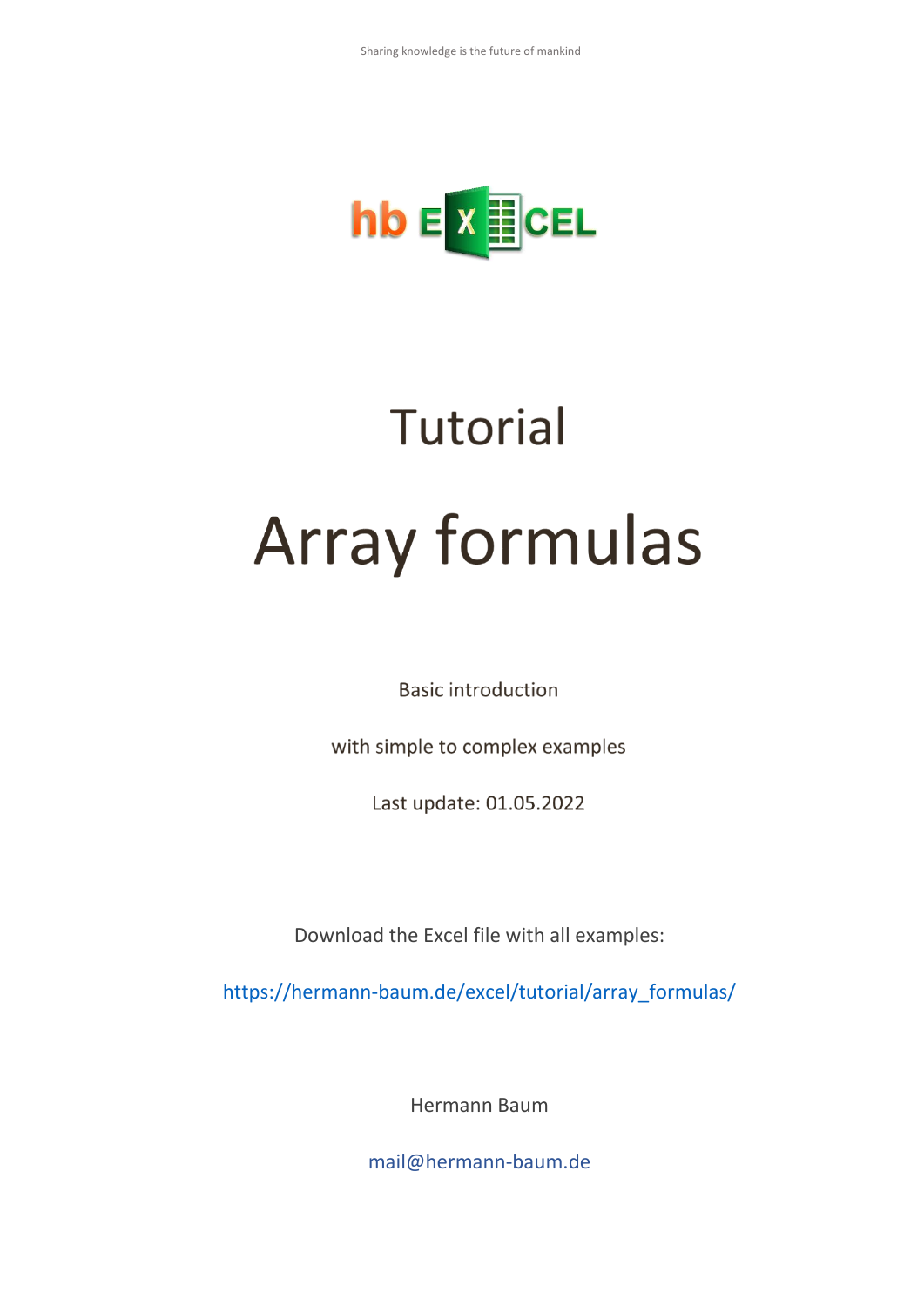## Content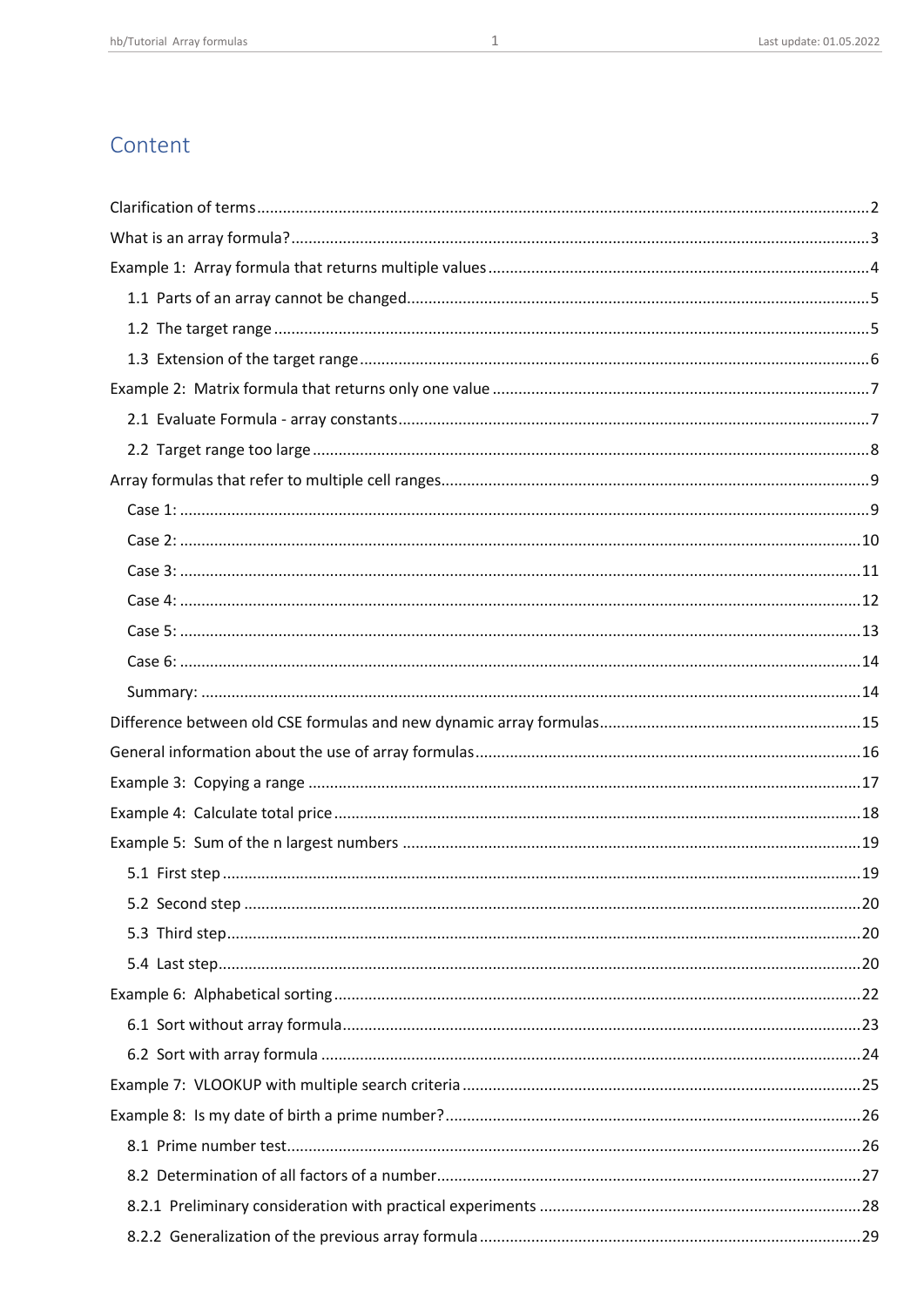## <span id="page-2-0"></span>Clarification of terms

#### **1. What is an array?**

If you have a list of numbers (e.g. 12; 15; 20; 22; 25), we like to talk about an array, and you can imagine this list of numbers in Excel arranged next to each other in a row or below each other in a column. If one has an array of numbers that extends over multiple rows and multiple columns, one likes to speak of a two-dimensional array or a two-dimensional matrix. The number array (matrix) extends in two dimensions: to the right and downwards.

#### **2. Old array formulas (CSE) - new dynamic array formulas**

Since the September 2018 update, Excel 365 has the new so-called dynamic array formulas. Microsoft has classified the previous array formulas as obsolete. Excel 2021 also knows the new dynamic array formulas. Until Excel 2019, there are only the non-dynamic ones, also called CSE formulas, because you do not finish entering the formula with Enter, but with Control-Shift-Enter. The difference between the two will be explained later.

Here in this tutorial, we are talking about the CSE array formulas that Office 2019 and older users depend on.

The array formulas should not be confused with the matrix functions. This refers to Excel functions that perform special mathematical calculations in connection with matrices, e.g. the multiplication of two matrices (MMULT) or the transposition of a matrix (TRANSPOSE).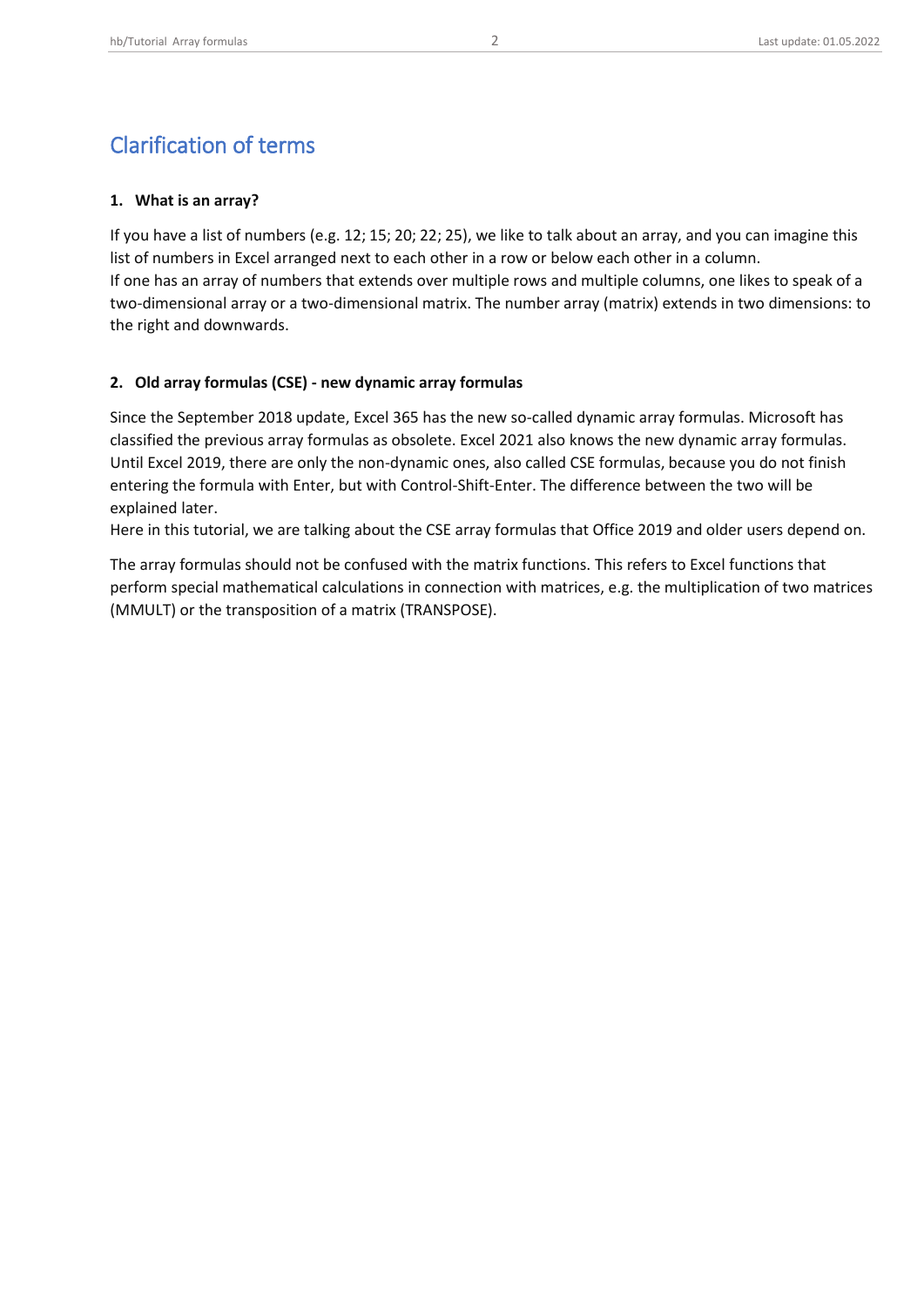# <span id="page-3-0"></span>What is an array formula?

A normal Excel formula determines a result or value (e.g. numeric result, date or text) and displays it in the cell where the formula is located. The formula is said to return a single value. An array formula returns a whole array of values. However, an array formula can also return a single value. And that brings us to the two cases to consider in connection with array formulas:

Case 1: The array formula returns multiple values (multi-cell array formulas).

Case 2: The array formula returns only one value (single-cell array formulas).

It's time for a first example!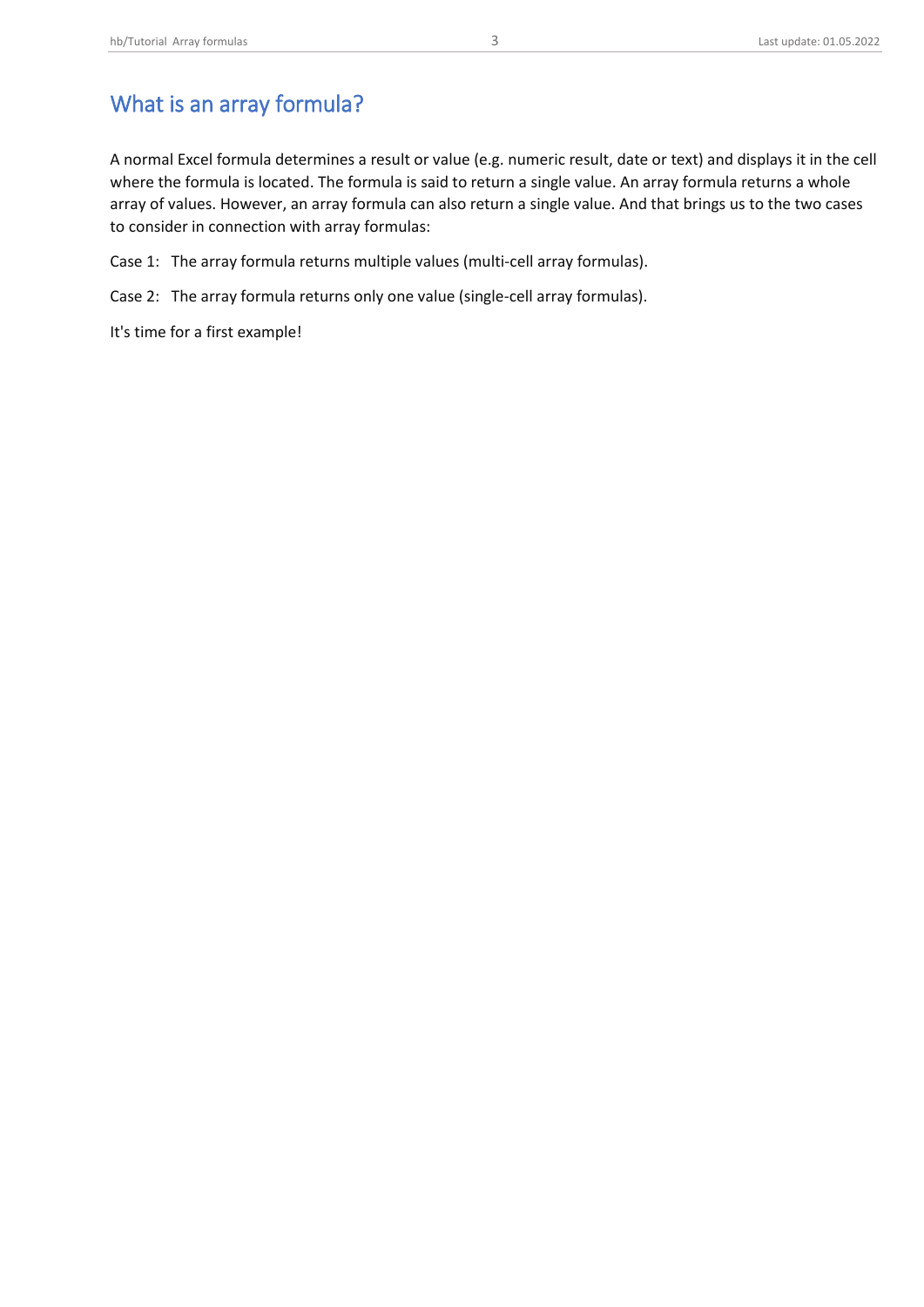# <span id="page-4-0"></span>Example 1: Array formula that returns multiple values

We open a blank Excel sheet and enter some simple numbers in the B3:D6 range.

|                         | Α | B              | C | D | E |
|-------------------------|---|----------------|---|---|---|
|                         |   |                |   |   |   |
| $\overline{2}$          |   |                |   |   |   |
| $\overline{\mathbf{3}}$ |   | $\overline{2}$ |   | 7 |   |
| $\overline{4}$          |   | 1              | 3 | 0 |   |
| $\overline{5}$          |   | 5              | 5 | 5 |   |
| $\overline{6}$          |   | $\overline{2}$ | 0 | 6 |   |
|                         |   |                |   |   |   |

Thus we have a  $4\times3$  array of numerical values (4 rows and 3 columns).

If we would now enter the simple formula  $=B3*10$  in cell F3, the result 20 would be displayed in F3. If we want Excel to use a single formula to multiply the entire array B3:D6 by 10 and return an array (a field of numbers) of results, then we can use the array formula = $B3:D6*10$ . However, if we type this formula into the cell F3 and press ENTER, we get the error #VALUE.

We must follow two rules when entering (CSE) array formulas:

Rule 1:

If the array formula returns multiple results - in this case a  $4×3$  array of numerical values, we need to select a corresponding 4✕3 range before entering the formula (so-called target range).

#### Rule 2:

The input of the formula must not be finished with the ENTER key, but with the key combination CTRL+SHIFT+ENTER. After that, Excel always displays this formula in curly braces to make it clear that this is an array formula - so in our example  $\{=\mathsf{B3: D6*10}\}.$ 

The braces must not be entered in the edit line! This would result in Excel interpreting the supposed formula as simple text.

So we select the range F3:H6, enter the formula = $B3:D6*10$  in the edit line at the top and finish the input with CTRL+SHIFT+ENTER.

| F <sub>3</sub> | $\overline{\phantom{a}}$ | ÷                        | fx<br>$\times$ $\checkmark$ |          | ${=}B3:D6*10$ |    |          |              |   |
|----------------|--------------------------|--------------------------|-----------------------------|----------|---------------|----|----------|--------------|---|
| ◢              | A                        | B                        | C                           | D        | E             |    | G        | Н            |   |
| $\mathbf{1}$   |                          |                          |                             |          |               |    |          |              |   |
| 2              |                          |                          |                             |          |               |    |          |              |   |
| 3              |                          | $\overline{\phantom{a}}$ | 4                           | 7        |               | 20 | 40       | 70           |   |
| $\overline{4}$ |                          | 1                        | 3                           | $\bf{0}$ |               | 10 | 30       | $\mathbf{0}$ |   |
| 5              |                          | 5                        | 5                           | 5        |               | 50 | 50       | 50           |   |
| 6              |                          | $\overline{2}$           | $\mathbf 0$                 | 6        |               | 20 | $\bf{0}$ | 60           |   |
| 7              |                          |                          |                             |          |               |    |          |              | 皙 |

Excel calculates a 4✕3 number array of results - the so-called result array - and displays it in the F3:H6 range, the target range.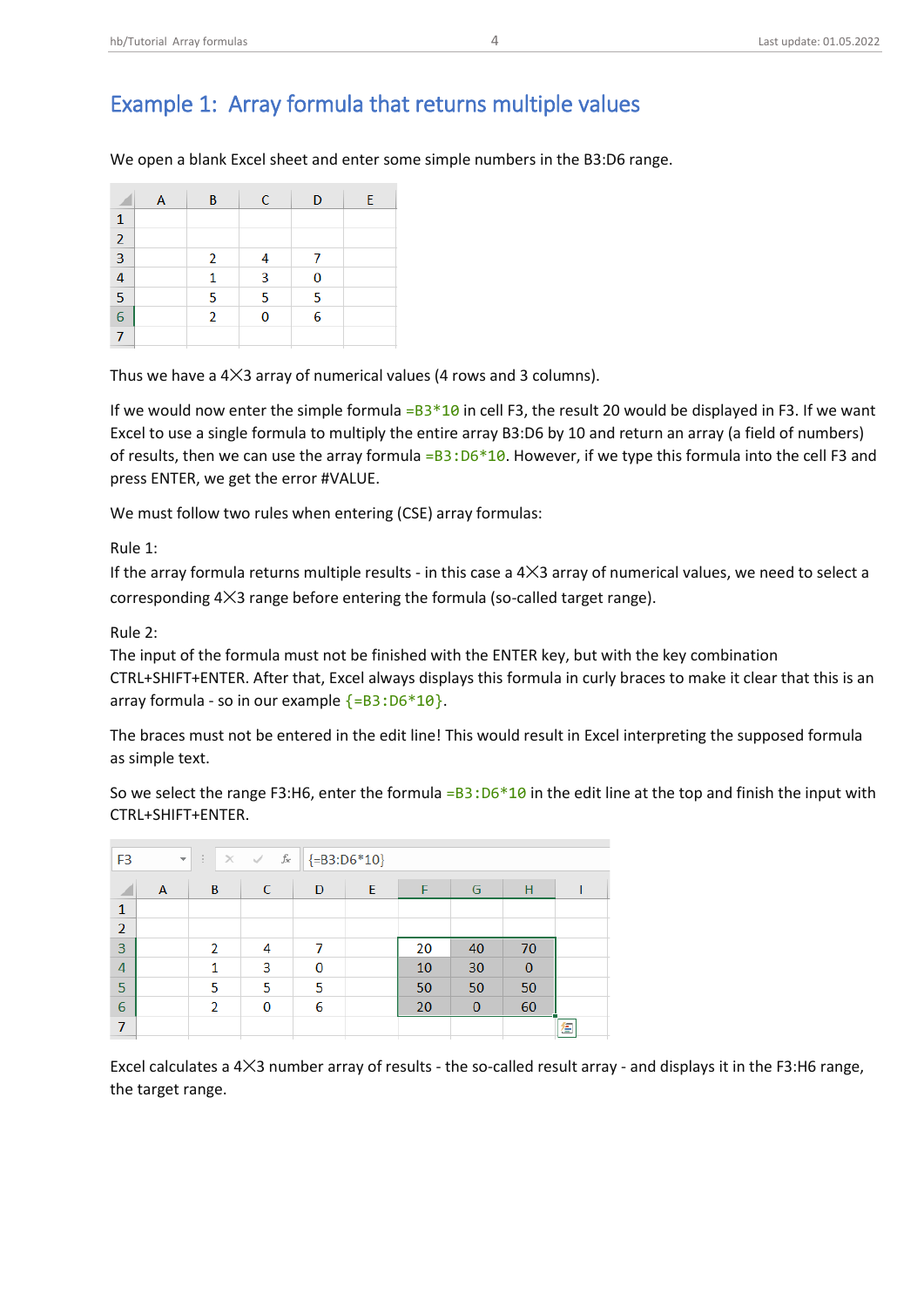<span id="page-5-0"></span>If we now click on individual cells of our result array, we will always see the same array formula in the edit line at the top. An attempt to delete or change the content of a single cell within the result array is rejected by Excel with the message "You can't change part of an array".

Inserting a new blank row is also not possible if this blank row would run through the middle of the target range of an array formula.

To change the array formula, click any cell within the target range, change the formula in the edit line at the top, and press CTRL-SHIFT-ENTER to complete the change.

To use the F3:H6 cell range differently, you can first select it completely and then delete the content with the DEL key. Alternatively, you can click any cell within the target range, delete the formula in the edit line at the top, and complete the change with CTRL-SHIFT-ENTER.

## <span id="page-5-1"></span>**1.2 The target range**

The target range is the range you select before entering the array formula. In our example, we have chosen the range F3:H6 as the target range. Since the array formula returns a 4✕3 array, the target range also exactly matches the returned result array.

But what happens if the target range is smaller than the expected result array?

To investigate this, we delete the range F3:H6 again. We now select only the range F3:G4 and enter the array formula = $B3:D6*10$ . The result looks like this:

| F <sub>3</sub> | $\overline{\mathbf{v}}$ | ÷                        | $\times$ $\hspace{0.1cm}$ $\hspace{0.1cm}\hspace{0.1cm}\mathcal{N}$ $\hspace{0.1cm}$ $\hspace{0.1cm}$ $\hspace{0.1cm}$ $\hspace{0.1cm}$ $\hspace{0.1cm}$ $\hspace{0.1cm}$ $\hspace{0.1cm}$ $\hspace{0.1cm}$ $\hspace{0.1cm}$ $\hspace{0.1cm}$ $\hspace{0.1cm}$ |   | ${=}B3:D6*10$ |    |    |   |
|----------------|-------------------------|--------------------------|----------------------------------------------------------------------------------------------------------------------------------------------------------------------------------------------------------------------------------------------------------------|---|---------------|----|----|---|
|                | A                       | B                        | C                                                                                                                                                                                                                                                              | D | E             |    | G  | н |
| $\mathbf{1}$   |                         |                          |                                                                                                                                                                                                                                                                |   |               |    |    |   |
| $\overline{2}$ |                         |                          |                                                                                                                                                                                                                                                                |   |               |    |    |   |
| 3              |                         | $\overline{\phantom{a}}$ | 4                                                                                                                                                                                                                                                              | 7 |               | 20 | 40 |   |
| 4              |                         |                          | 3                                                                                                                                                                                                                                                              | 0 |               | 10 | 30 |   |
| 5              |                         | 5                        | 5                                                                                                                                                                                                                                                              | 5 |               |    |    |   |
| 6              |                         | $\overline{2}$           | 0                                                                                                                                                                                                                                                              | 6 |               |    |    |   |
| $\overline{7}$ |                         |                          |                                                                                                                                                                                                                                                                |   |               |    |    |   |

Obviously, only the upper left part of the result array appears here in the target range. The rest is not displayed. This is referred to as an "intersection". By "intersection" we mean the intersection (i.e. the common or overlapping range) between the target range and the result array calculated by Excel.

This explains the initially frequent phenomenon of forgetting to select the target range before entering the array formula, and then finding that the top left value of the result array is displayed in the only cell that is now considered the target range.

What happens now if the target range is selected too large?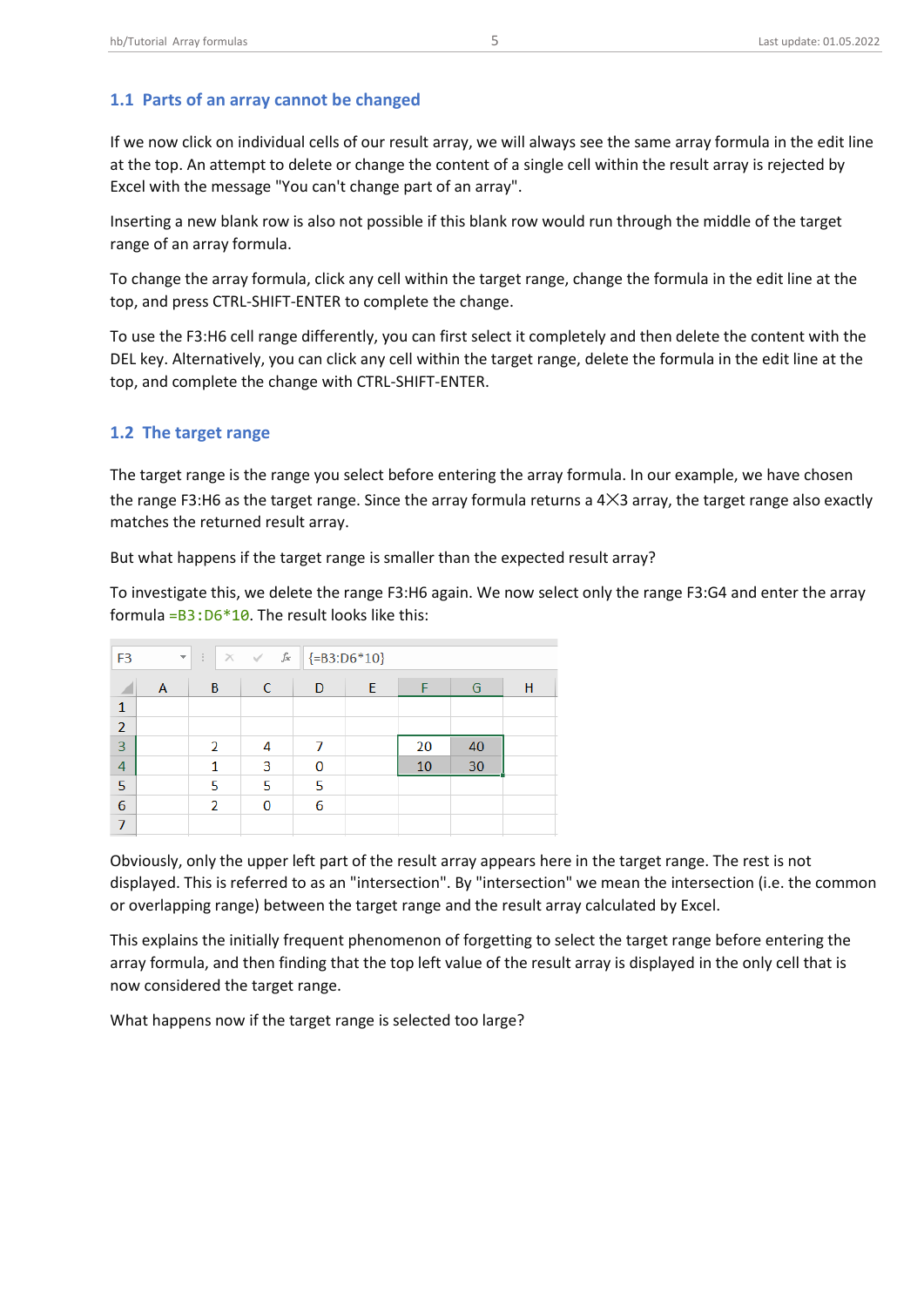| F <sub>3</sub> | $\overline{\phantom{a}}$ | ÷.             | $\times$ $\checkmark$ fx |   | ${=}B3:DB*10$ |      |   |
|----------------|--------------------------|----------------|--------------------------|---|---------------|------|---|
|                | А                        | B              | C                        | D | E             | F    | G |
| $\mathbf{1}$   |                          |                |                          |   |               |      |   |
| $\overline{2}$ |                          |                |                          |   |               |      |   |
| $\overline{3}$ |                          | 2              | 4                        | 7 |               | 20   |   |
| $\overline{4}$ |                          | 1              | 3                        | 0 |               | 10   |   |
| 5              |                          | 5              | 5                        | 5 |               | 50   |   |
| $\overline{6}$ |                          | $\overline{2}$ | 0                        | 6 |               | 20   |   |
| $\overline{7}$ |                          |                |                          |   |               | #N/A |   |
| 8              |                          |                |                          |   |               | #N/A |   |
| 9              |                          |                |                          |   |               |      |   |

#### We delete the previous array formula again and select as target range the range F3:F8:

We see: According to the principle of intersection, the left column of the result array is displayed in the range F3:F6. In the cells F7 and F8 the error #N/A (no value available) appears. The error code #N/A always means that no valid value could be calculated for this cell. The occurrence of this error in array formulas is often an indication that the target range was selected too large.

#### <span id="page-6-0"></span>**1.3 Extension of the target range**

We assume that our range of numbers has grown. Two more rows have been added. In order to adapt our array formula to the new situation, it is now not necessary to completely delete the old target range. We just need to select the new target range F3:H8, change the cell address D6 to D8 in the formula edit line at the top, and press CTRL+SHIFT+ENTER again.

| F <sub>3</sub> | $\overline{\phantom{a}}$ | ÷<br>$\times$ | fx<br>$\checkmark$ |    | ${=}B3:DB*10$ |     |                |          |  |
|----------------|--------------------------|---------------|--------------------|----|---------------|-----|----------------|----------|--|
| ◢              | A                        | B             | C                  | D  | E             | F   | G              | Н        |  |
| $\mathbf{1}$   |                          |               |                    |    |               |     |                |          |  |
| $\overline{2}$ |                          |               |                    |    |               |     |                |          |  |
| 3              |                          | 2             | 4                  | 7  |               | 20  | 40             | 70       |  |
| 4              |                          | 1             | 3                  | 0  |               | 10  | 30             | $\bf{0}$ |  |
| 5              |                          | 5             | 5                  | 5  |               | 50  | 50             | 50       |  |
| 6              |                          | 2             | 0                  | 6  |               | 20  | $\overline{0}$ | 60       |  |
| $\overline{7}$ |                          | 11            | 12                 | 13 |               | 110 | 120            | 130      |  |
| 8              |                          | 14            | 15                 | 16 |               | 140 | 150            | 160      |  |
| 9              |                          |               |                    |    |               |     |                |          |  |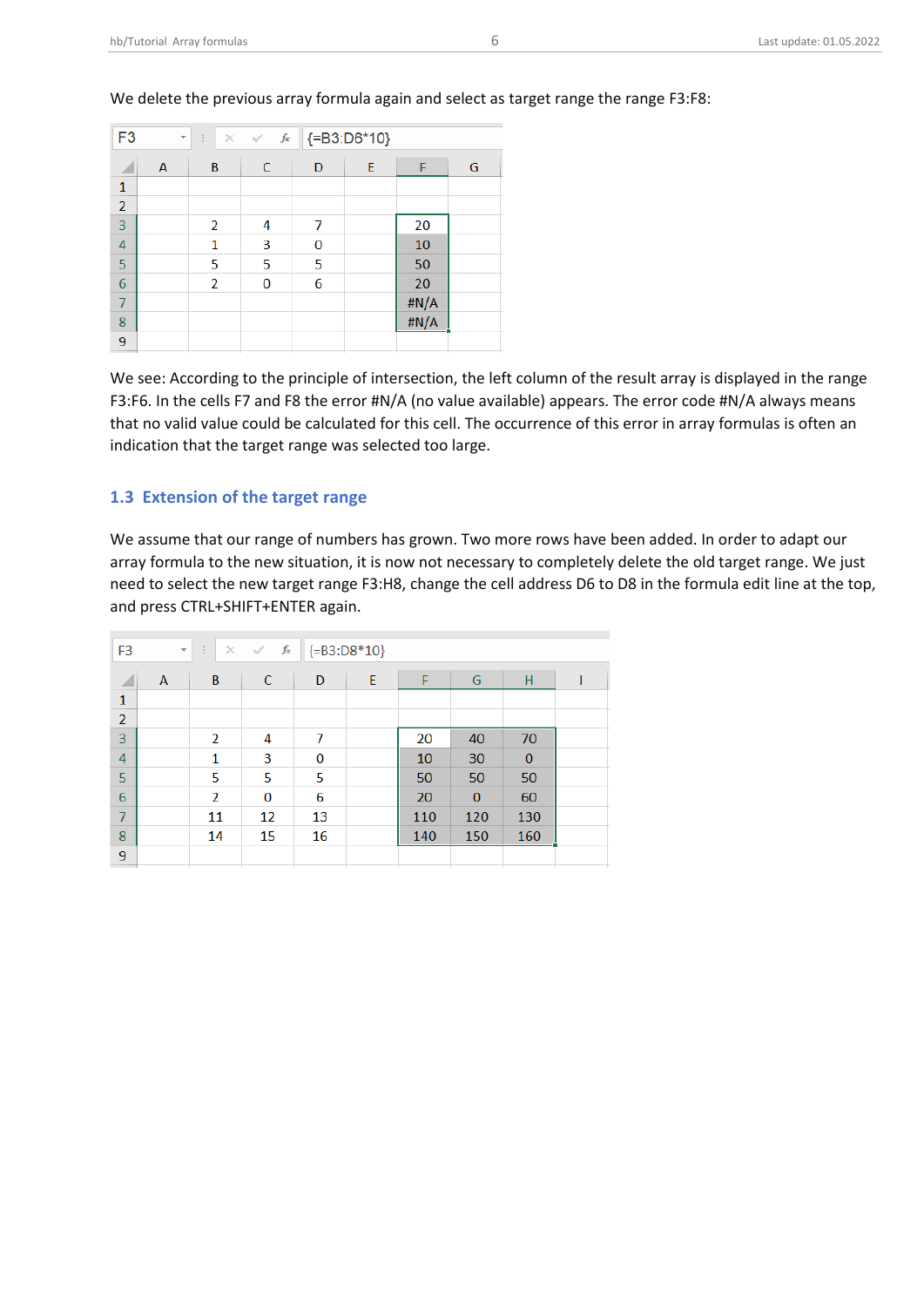# <span id="page-7-0"></span>Example 2: Matrix formula that returns only one value

For an array formula that returns only one value, no target range of several cells is preselected, but the array formula is entered into a single cell and the input is terminated with CTRL+SHIFT+ENTER.

Let's assume we want to multiply all the numbers in the range F3:H6 by 10 and sum the results. To do this, we enter the following array formula in cell F3:

```
=SUM (B3:D6*10)
```
and finish the input with CTRL+SHIFT+ENTER.

| $\overline{\phantom{a}}$ | ÷              |   |   |                          |     |                  |
|--------------------------|----------------|---|---|--------------------------|-----|------------------|
| А                        | В              | C | D | E                        |     | G                |
|                          |                |   |   |                          |     |                  |
|                          |                |   |   |                          |     |                  |
|                          | $\overline{2}$ | 4 |   |                          | 400 |                  |
|                          |                | 3 | 0 |                          |     |                  |
|                          | 5              | 5 | 5 |                          |     |                  |
|                          | $\overline{2}$ |   | 6 |                          |     |                  |
|                          |                |   |   |                          |     |                  |
| F <sub>3</sub>           |                |   |   | $\times$ $\checkmark$ fx |     | {=SUM(B3:D6*10)} |

In the cell F3 the result 400 appears.

What happens here?

If we would only finish the input of the formula with ENTER, the error #VALUE! would be displayed in the cell F3. The SUM function expects cell addresses or constants as parameters and cannot do anything with the calculation expression B3:D6\*10.

But if Excel is told by the key combination CTRL+SHIFT+ENTER that it is an array formula, the calculation expression  $B3:D6*10$  is evaluated to a result array, exactly the one we see in the target range F3:H6 in example 1. The SUM function then adds up all the numbers in the result array.

#### <span id="page-7-1"></span>**2.1 Evaluate Formula - array constants**

We can look at this process by selecting the cell F3, clicking Formulas  $\rightarrow$  Evaluate Formula in the menu bar at the top, and clicking 'Evaluate' in the window that opens.

| F <sub>3</sub> | $\overline{\phantom{a}}$ | ÷                          | $f_{\rm sc}$<br>$\times$ $\checkmark$ |                                          | {=SUM(B3:D6*10)} |                                                                                  |   |                 |
|----------------|--------------------------|----------------------------|---------------------------------------|------------------------------------------|------------------|----------------------------------------------------------------------------------|---|-----------------|
|                | A                        | B                          | C                                     | D                                        | E                | F                                                                                | G | H               |
| $\mathbf{1}$   |                          |                            |                                       |                                          |                  |                                                                                  |   |                 |
| $\overline{2}$ |                          |                            |                                       |                                          |                  |                                                                                  |   |                 |
| 3              |                          | $\overline{2}$             | 4                                     | 7                                        |                  | 400                                                                              |   |                 |
| 4              |                          |                            | o                                     |                                          |                  |                                                                                  |   |                 |
| 5              |                          | <b>Evaluate Formula</b>    |                                       |                                          |                  |                                                                                  | ? | ×               |
| $\sqrt{6}$     | Reference:               |                            |                                       | <b>Evaluation:</b>                       |                  |                                                                                  |   |                 |
| $\overline{7}$ |                          | Example_2!\$F\$3           | $=$                                   | SUM(/20,40,70;10,30,0;50,50,50;20,0,60}) |                  |                                                                                  |   | $\mathcal{O}_1$ |
| 8              |                          |                            |                                       |                                          |                  |                                                                                  |   |                 |
| 9              |                          |                            |                                       |                                          |                  |                                                                                  |   |                 |
| 10             |                          |                            |                                       |                                          |                  |                                                                                  |   |                 |
| 11             |                          |                            |                                       |                                          |                  |                                                                                  |   | $\lambda \rho$  |
| 12             |                          |                            |                                       |                                          |                  | To show the result of the underlined expression, click Evaluate. The most recent |   |                 |
| 13             |                          | result appears italicized. |                                       |                                          |                  |                                                                                  |   |                 |
| 14             |                          |                            |                                       | <b>Evaluate</b>                          | Step In          | Step Out                                                                         |   | Close           |
| 15             |                          |                            |                                       |                                          |                  |                                                                                  |   |                 |
| 16             |                          |                            |                                       |                                          |                  |                                                                                  |   |                 |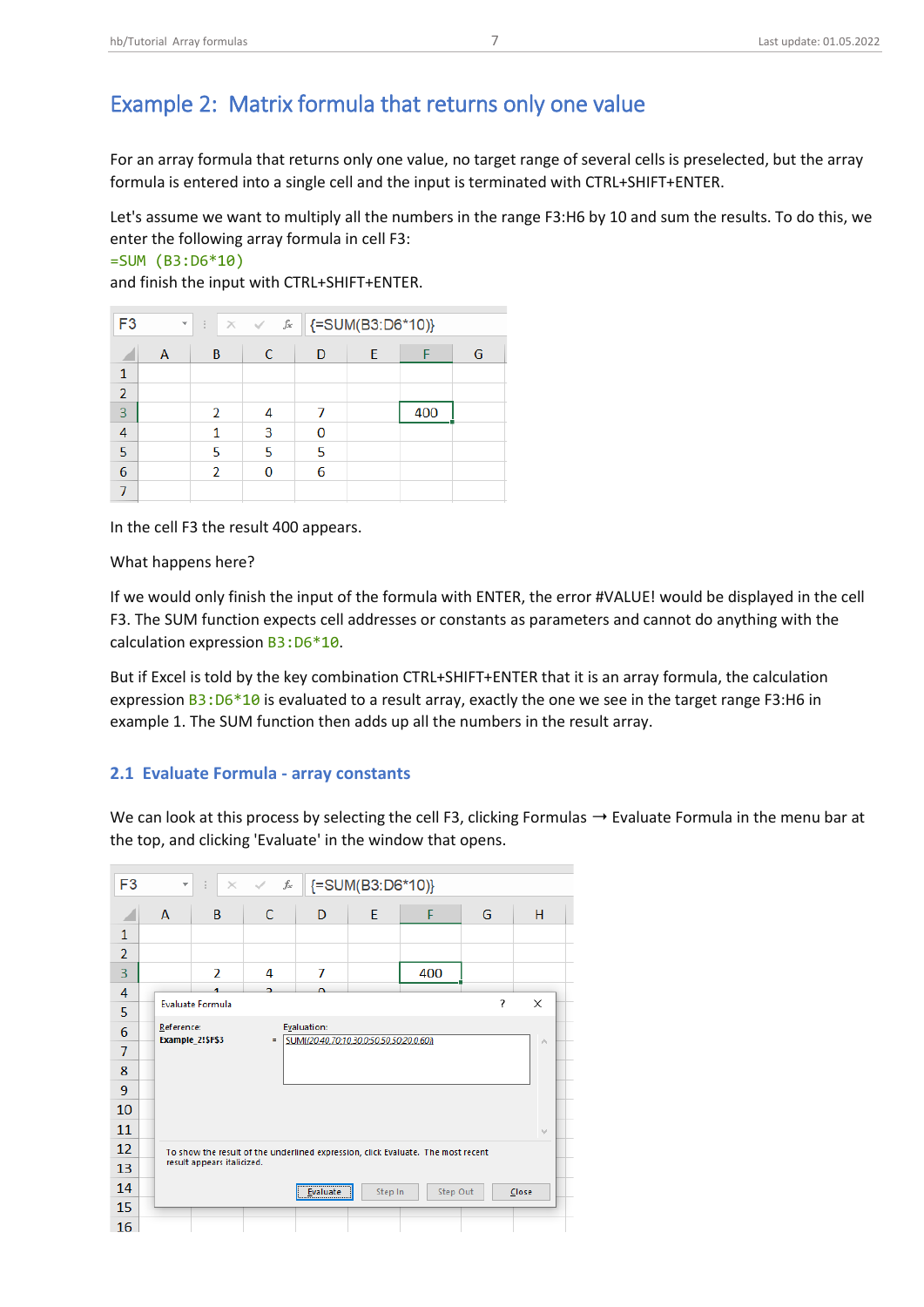Now you see that the argument for the sum function is the expression

#### {20,40,70; 10,30,0; 50,50,50; 20,0,60}.

This is a so-called array constant. In these constants the elements of the first row are enumerated first and separated by a comma, then the elements of the second row follow and so on. The rows themselves are separated by a semicolon.

If the comma is set as a decimal separator in your regional settings, in the array constant the backslash is used as a separator instead of the comma.

Detailed information about array constants can be found for example  $\rightarrow$  [here.](https://support.microsoft.com/en-us/office/use-array-constants-in-array-formulas-477443ea-5e71-4242-877d-fcae47454eb8)

Such an array constant is allowed as a parameter for the SUM function. If we were to type the formula =SUM ({20,40,70; 10,30,0; 50,50,50; 20,0,60}) directly into the edit line and conclude with ENTER as a normal formula, the formula would calculate the value 400 for us without complaint.

#### <span id="page-8-0"></span>**2.2 Target range too large**

Array formulas that return only one value behave differently if the target range is selected too large, i.e. more than one cell is preselected. The error #N/A does not appear in the superfluous cells, but in this case the result of the array formula is displayed in all selected cells:

| F <sub>3</sub> | $\overline{\mathbf{v}}$ | ÷                        | $\times$ $\checkmark$ fx |   | {=SUM(B3:D6*10)} |     |     |   |
|----------------|-------------------------|--------------------------|--------------------------|---|------------------|-----|-----|---|
|                | A                       | B                        | C                        | D | E                |     | G   | н |
| $\mathbf{1}$   |                         |                          |                          |   |                  |     |     |   |
| $\overline{2}$ |                         |                          |                          |   |                  |     |     |   |
| 3              |                         | 2                        | 4                        | 7 |                  | 400 | 400 |   |
| 4              |                         | 1                        | 3                        | 0 |                  | 400 | 400 |   |
| 5              |                         | 5                        | 5                        | 5 |                  | 400 | 400 |   |
| 6              |                         | $\overline{\phantom{a}}$ | 0                        | 6 |                  |     |     |   |
| 7              |                         |                          |                          |   |                  |     |     |   |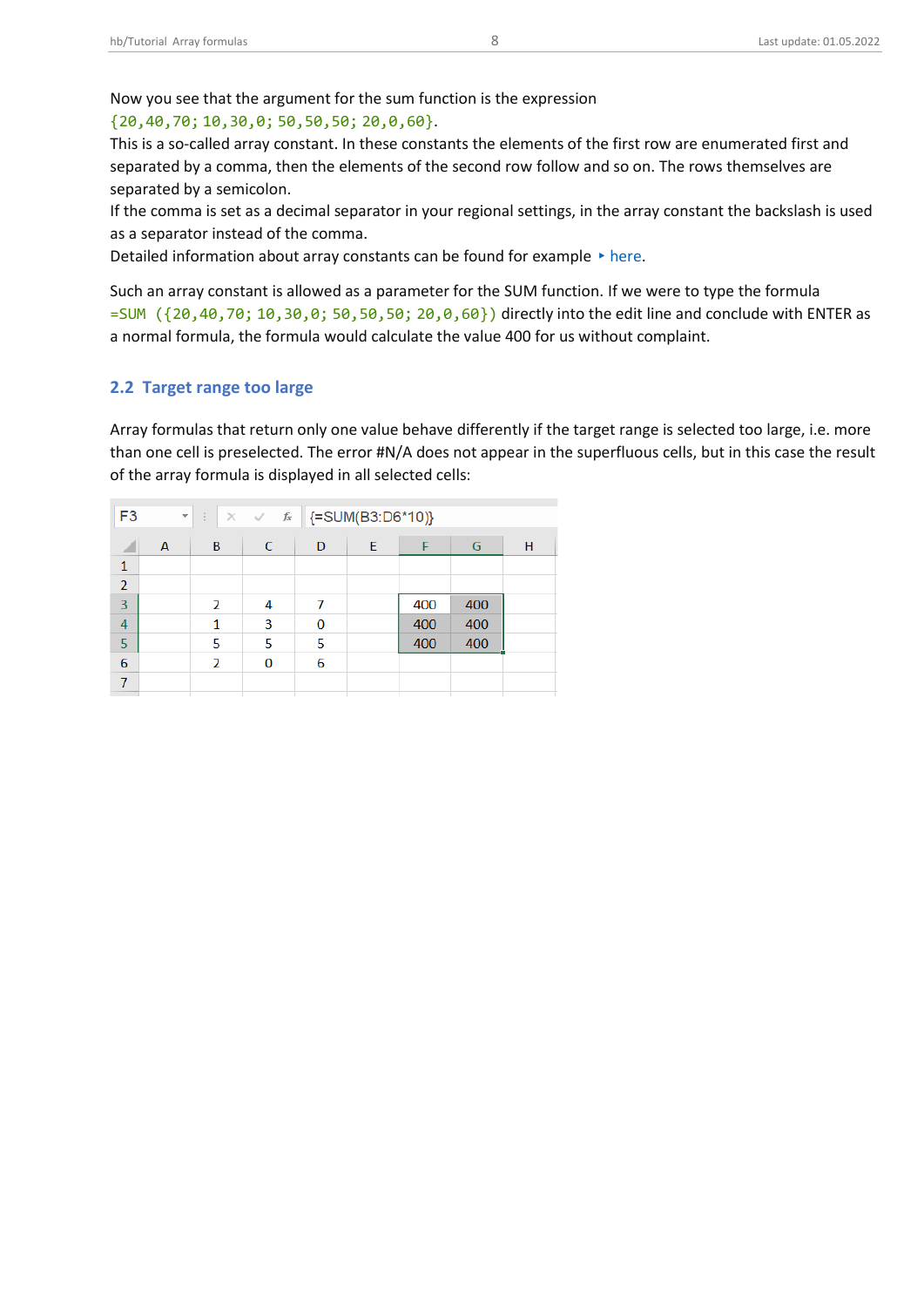# <span id="page-9-0"></span>Array formulas that refer to multiple cell ranges

The array formulas considered so far only referred to a single cell range. For example, the formula {=SUM (B3:D6\*10)} in example 2 referred to cell range B3:D6.

But what happens if there are several cell ranges in an array formula and they may have different extents?

To do this, we consider several cases in which an array formula has to process two different cell ranges. So that the whole thing is as transparent as possible, we take a simple addition of these two cell ranges.

## <span id="page-9-1"></span>**Case 1:**

In the simplest case, both cell ranges have the same extent. We enter the numbers 100, 200, 300, ... , 1200 in the B3:D6 range and the numbers 1, 2, 3, ... , 12 in the F3:H6 range. We select the target range B9:D12, enter the formula =B3:D6+F3:H6 in the editing line at the top and finish the input with CTRL+SHIFT+ENTER.

| B <sub>9</sub> |   | ÷<br>$\overline{\mathbf{v}}$ | $\times$<br>$\checkmark$ | fx   | {=B3:D6+F3:H6} |                |                |    |   |
|----------------|---|------------------------------|--------------------------|------|----------------|----------------|----------------|----|---|
| ◢              | A | B                            | C                        | D    | E              | F              | G              | н  | I |
| $\mathbf{1}$   |   | Case 1                       |                          |      |                |                |                |    |   |
| $\overline{2}$ |   |                              |                          |      |                |                |                |    |   |
| 3              |   | 100                          | 200                      | 300  |                | $\mathbf{1}$   | $\overline{2}$ | 3  |   |
| 4              |   | 400                          | 500                      | 600  |                | 4              | 5              | 6  |   |
| 5              |   | 700                          | 800                      | 900  |                | $\overline{7}$ | 8              | 9  |   |
| $\sqrt{6}$     |   | 1000                         | 1100                     | 1200 |                | 10             | 11             | 12 |   |
| $\overline{7}$ |   |                              |                          |      |                |                |                |    |   |
| 8              |   |                              |                          |      |                |                |                |    |   |
| 9              |   | 101                          | 202                      | 303  |                |                |                |    |   |
| 10             |   | 404                          | 505                      | 606  |                |                |                |    |   |
| 11             |   | 707                          | 808                      | 909  |                |                |                |    |   |
| 12             |   | 1010                         | 1111                     | 1212 |                |                |                |    |   |
| 13             |   |                              |                          |      |                |                |                |    |   |

We can see from the result that the array formula returns a result array in which B3+F3, C3+G3, etc. are added together. So the result array has the form:

{B3+F3, C3+G3,D3+H3; B4+F4,C4+G4,D4+H4; B5+F5,C5+G5,D5+H5; B6+F6,C6+G6,D6+H6}

Adding two  $4\times3$  matrices again results in a  $4\times3$  array. That's exactly what we expected.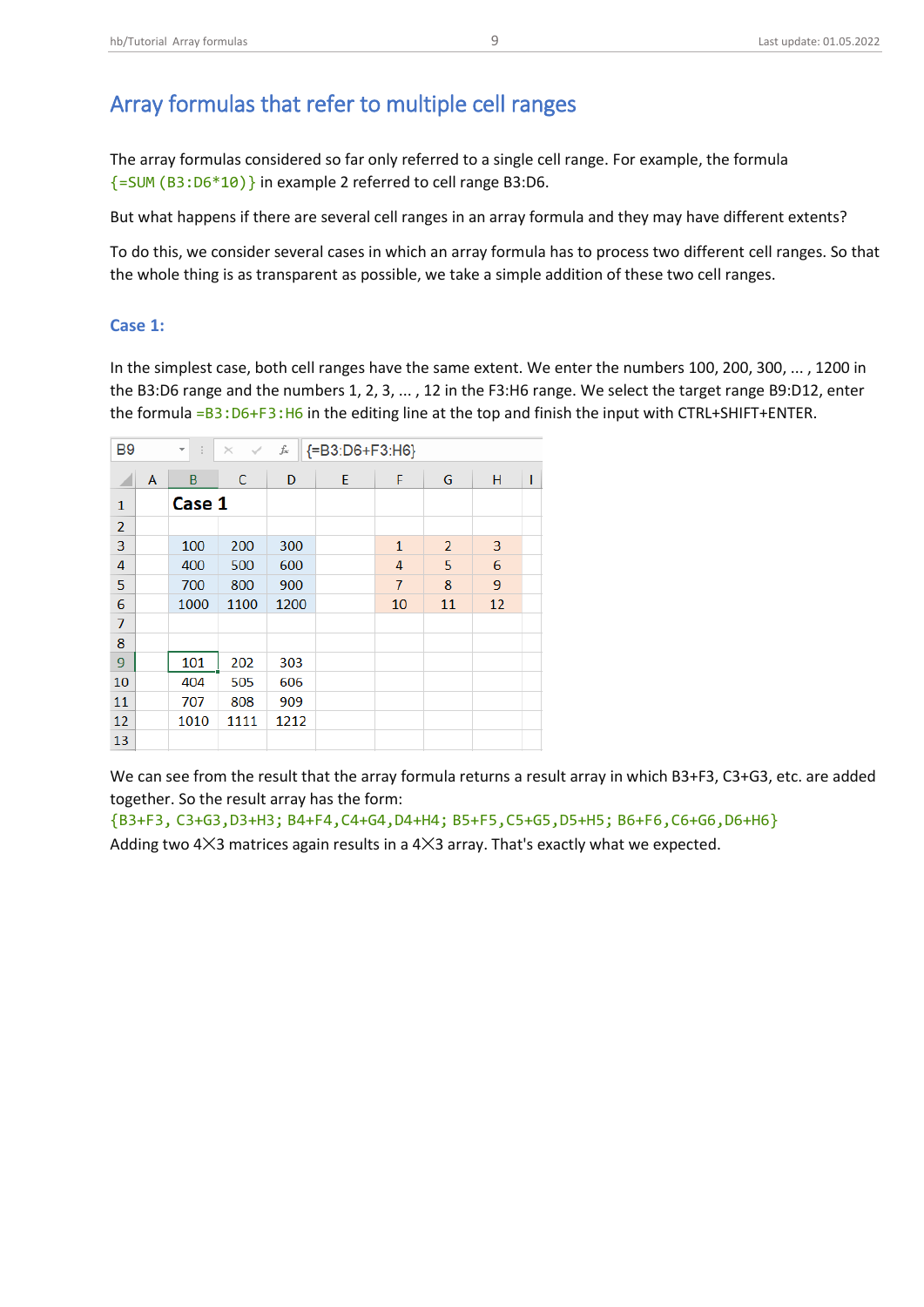## <span id="page-10-0"></span>**Case 2:**

Next we add a 4✕3 array and a single cell, so a 1✕1 array. We select the target range B9:D12, enter the formula =B3:D6+F3 in the editing line at the top and close the input with CTRL+SHIFT+ENTER.

| B <sub>9</sub> |   | î.<br>$\overline{\phantom{a}}$ | $\times$ $\sqrt{}$ | fx   | ${=}B3:D6+F3$ |    |    |    |   |
|----------------|---|--------------------------------|--------------------|------|---------------|----|----|----|---|
| ×              | A | B                              | C                  | D    | E             | F  | G  | н  | I |
| $\mathbf{1}$   |   | Case 2                         |                    |      |               |    |    |    |   |
| $\overline{2}$ |   |                                |                    |      |               |    |    |    |   |
| 3              |   | 100                            | 200                | 300  |               | 1  | 2  | 3  |   |
| 4              |   | 400                            | 500                | 600  |               | 4  | 5  | 6  |   |
| 5              |   | 700                            | 800                | 900  |               | 7  | 8  | 9  |   |
| 6              |   | 1000                           | 1100               | 1200 |               | 10 | 11 | 12 |   |
| $\overline{7}$ |   |                                |                    |      |               |    |    |    |   |
| 8              |   |                                |                    |      |               |    |    |    |   |
| 9              |   | 101                            | 201                | 301  |               |    |    |    |   |
| 10             |   | 401                            | 501                | 601  |               |    |    |    |   |
| 11             |   | 701                            | 801                | 901  |               |    |    |    |   |
| 12             |   | 1001                           | 1101               | 1201 |               |    |    |    |   |
| 13             |   |                                |                    |      |               |    |    |    |   |

This second case does not surprise us either. The number 1 from cell F3 is added to each number in the range B3:D6. The result array has the form:

{B3+F3,C3+F3,D3+F3; B4+F3,C4+F3,D4+F3; B5+F3,C5+F3,D5+F3; B6+F3,C6+F3,D6+F3}

You get the same result if you add a 4×3 array of all ones to the array in the range B3:D6.

|  | 100  | 200  | 300  | $\mathbf{1}$ | $\mathbf{1}$ | $\mathbf{1}$ |  |
|--|------|------|------|--------------|--------------|--------------|--|
|  | 400  | 500  | 600  | $\mathbf{1}$ | $\mathbf{1}$ | $\mathbf{1}$ |  |
|  | 700  | 800  | 900  | $\mathbf{1}$ | $\mathbf{1}$ | $\mathbf{1}$ |  |
|  | 1000 | 1100 | 1200 | $\mathbf{1}$ | $\mathbf{1}$ | $\mathbf{1}$ |  |
|  |      |      |      |              |              |              |  |
|  |      |      |      |              |              |              |  |
|  | 101  | 201  | 301  |              |              |              |  |
|  | 401  | 501  | 601  |              |              |              |  |
|  | 701  | 801  | 901  |              |              |              |  |
|  | 1001 | 1101 | 1201 |              |              |              |  |
|  |      |      |      |              |              |              |  |
|  |      |      |      |              |              |              |  |

One can therefore also imagine that Excel internally expands the 1×1 array to size 4×3 and fills it with ones.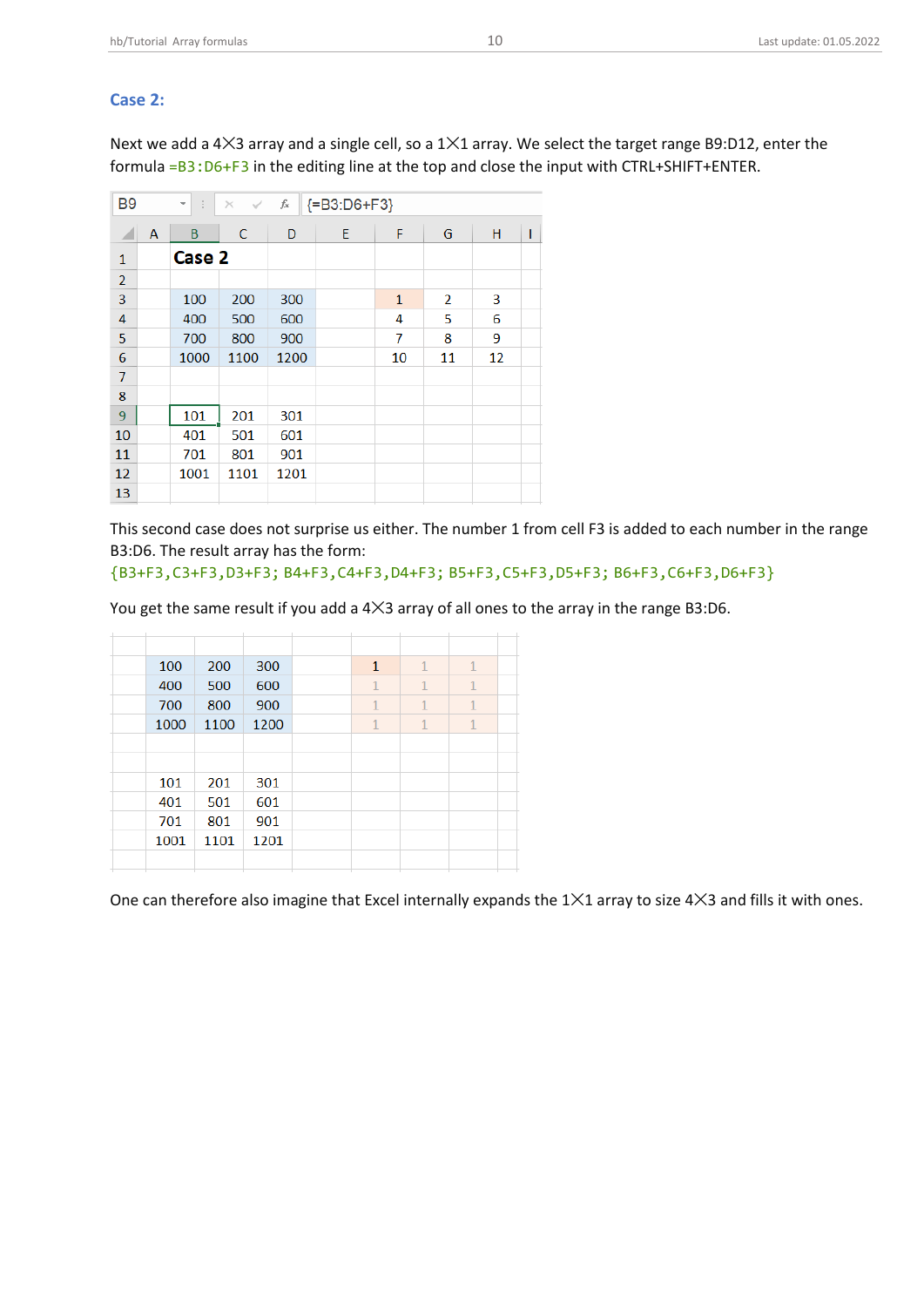#### <span id="page-11-0"></span>**Case 3:**

Now let's see what happens when we add a 4✕3 array and a 1✕3 array. We select the target range B9:D12, enter the formula =B3:D6+F3:H3 in the editing line at the top and close the input with CTRL+SHIFT+ENTER.

| <b>B9</b>      |   | ÷<br>$\overline{\phantom{a}}$ | $\times$ $\checkmark$ | fx   | {=B3:D6+F3:H3} |              |                |    |   |
|----------------|---|-------------------------------|-----------------------|------|----------------|--------------|----------------|----|---|
| z.             | A | B                             | C                     | D    | E              | F            | G              | н  | I |
| $\mathbf{1}$   |   | Case 3                        |                       |      |                |              |                |    |   |
| $\overline{2}$ |   |                               |                       |      |                |              |                |    |   |
| 3              |   | 100                           | 200                   | 300  |                | $\mathbf{1}$ | $\overline{2}$ | 3  |   |
| 4              |   | 400                           | 500                   | 600  |                | 4            | 5              | 6  |   |
| 5              |   | 700                           | 800                   | 900  |                | 7            | 8              | 9  |   |
| 6              |   | 1000                          | 1100                  | 1200 |                | 10           | 11             | 12 |   |
| $\overline{7}$ |   |                               |                       |      |                |              |                |    |   |
| 8              |   |                               |                       |      |                |              |                |    |   |
| 9              |   | 101                           | 202                   | 303  |                |              |                |    |   |
| 10             |   | 401                           | 502                   | 603  |                |              |                |    |   |
| 11             |   | 701                           | 802                   | 903  |                |              |                |    |   |
| 12             |   | 1001                          | 1102                  | 1203 |                |              |                |    |   |
| 13             |   |                               |                       |      |                |              |                |    |   |

A 1 is now added everywhere in the first column, a 2 in the second column and a 3 in the third column. The result array has the form:

{B3+F3,C3+G3,D3+H3; B4+F3,C4+G3,D4+H3; B5+F3,C5+G3,D5+H3; B6+F3,C6+G3,D6+H3}

You get the same result if you add a 4 23 array with 4 equal rows {1,2,3} to the array in the range B3:D6.

|  | 100  | 200  | 300  | $\mathbf{1}$ | $\overline{2}$ | 3 |  |
|--|------|------|------|--------------|----------------|---|--|
|  | 400  | 500  | 600  | $\mathbf{1}$ | $\overline{2}$ | 3 |  |
|  | 700  | 800  | 900  | $\mathbf{1}$ | $\overline{2}$ | 3 |  |
|  | 1000 | 1100 | 1200 | $\mathbf{1}$ | $\overline{2}$ | 3 |  |
|  |      |      |      |              |                |   |  |
|  |      |      |      |              |                |   |  |
|  | 101  | 202  | 303  |              |                |   |  |
|  | 401  | 502  | 603  |              |                |   |  |
|  | 701  | 802  | 903  |              |                |   |  |
|  | 1001 | 1102 | 1203 |              |                |   |  |
|  |      |      |      |              |                |   |  |
|  |      |      |      |              |                |   |  |

One can therefore also imagine that Excel internally expands the 1 $\times$ 3 array to the size 4 $\times$ 3 and fills the remaining rows with the values of the first row.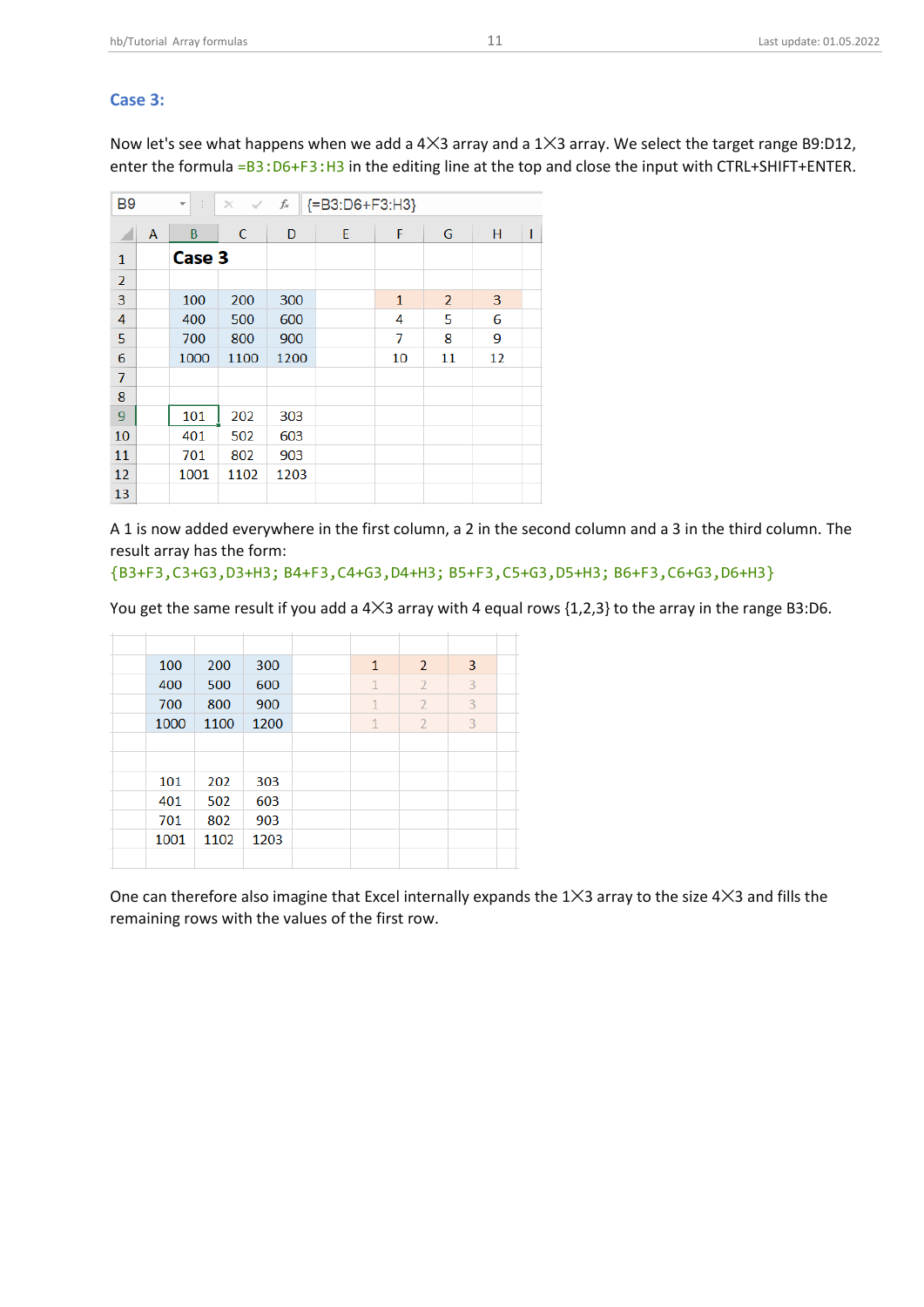#### <span id="page-12-0"></span>**Case 4:**

To be sure, let's try it with a single column as well. We add a 4✕3 array and a 4✕1 array. We select the target range B9:D12, enter the formula =B3:D6+F3:F6 in the editing line at the top and close the input with CTRL+SHIFT+ENTER.

| B <sub>9</sub> |   | ÷<br>$\overline{\mathbf{v}}$ | $\times$<br>$\checkmark$ | fx   | ${=}B3:DB + F3: F6$ |                |    |    |   |
|----------------|---|------------------------------|--------------------------|------|---------------------|----------------|----|----|---|
|                | A | B                            | $\mathsf{C}$             | D    | E                   | F              | G  | н  | ı |
| $\mathbf{1}$   |   | Case 4                       |                          |      |                     |                |    |    |   |
| $\overline{2}$ |   |                              |                          |      |                     |                |    |    |   |
| 3              |   | 100                          | 200                      | 300  |                     | $\mathbf{1}$   | 2  | 3  |   |
| 4              |   | 400                          | 500                      | 600  |                     | 4              | 5  | 6  |   |
| 5              |   | 700                          | 800                      | 900  |                     | $\overline{7}$ | 8  | 9  |   |
| 6              |   | 1000                         | 1100                     | 1200 |                     | 10             | 11 | 12 |   |
| $\overline{7}$ |   |                              |                          |      |                     |                |    |    |   |
| 8              |   |                              |                          |      |                     |                |    |    |   |
| 9              |   | 101                          | 201                      | 301  |                     |                |    |    |   |
| 10             |   | 404                          | 504                      | 604  |                     |                |    |    |   |
| 11             |   | 707                          | 807                      | 907  |                     |                |    |    |   |
| 12             |   | 1010                         | 1110                     | 1210 |                     |                |    |    |   |
| 13             |   |                              |                          |      |                     |                |    |    |   |

We see that in the first row a 1 is added everywhere, in the second row a 4, in the third row a 7 and in the fourth row a 10. The result array has the form:

{B3+F3,C3+F3,D3+F3; B4+F4,C4+F4,D4+F4; B5+F5,C5+F5,D5+F5; B6+F6,C6+F6,D6+F6}

You get the same result if you add a 4 3 array with 3 equal columns {1;4;7;10} to the array in the range B3:D6.

| 100  | 200  | 300  | $\mathbf{1}$ | $\mathbf{1}$   | $\mathbf{1}$ |  |
|------|------|------|--------------|----------------|--------------|--|
| 400  | 500  | 600  | 4            | $\overline{4}$ | 4            |  |
| 700  | 800  | 900  | 7            | 7              | 7            |  |
| 1000 | 1100 | 1200 | 10           | 10             | 10           |  |
|      |      |      |              |                |              |  |
|      |      |      |              |                |              |  |
| 101  | 201  | 301  |              |                |              |  |
| 404  | 504  | 604  |              |                |              |  |
| 707  | 807  | 907  |              |                |              |  |
| 1010 | 1110 | 1210 |              |                |              |  |
|      |      |      |              |                |              |  |

And again you can imagine that Excel internally expands the 4 X1 array to the size 4 X3 and fills the remaining columns with the numbers from the first column.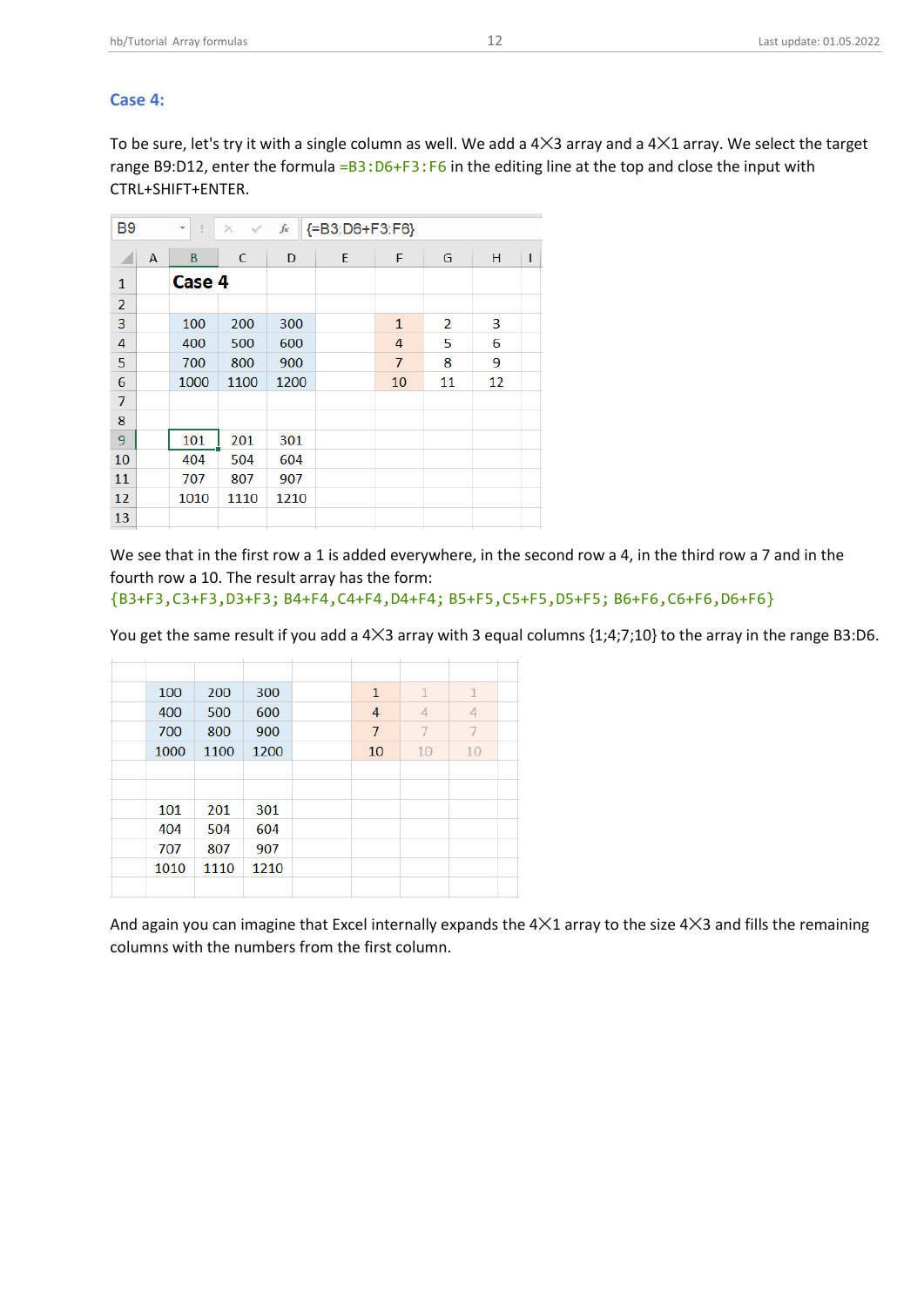#### <span id="page-13-0"></span>**Case 5:**

Yet another case works fine: we add a 1✕3 array and a 4✕1 array. We select the target range B9:D12, enter the formula =B3:D3+F3:F6 in the editing line at the top and close the input with CTRL+SHIFT+ENTER.

| <b>B9</b>      |   | ÷<br>$\overline{\mathbf{v}}$ | $\times$<br>$\checkmark$ | fx   | ${=}B3:D3+F3:F6$ |                |    |    |   |
|----------------|---|------------------------------|--------------------------|------|------------------|----------------|----|----|---|
| ◢              | A | B                            | C                        | D    | E                | F              | G  | н  | I |
| 1              |   | Case 5                       |                          |      |                  |                |    |    |   |
| $\overline{2}$ |   |                              |                          |      |                  |                |    |    |   |
| 3              |   | 100                          | 200                      | 300  |                  | $\mathbf{1}$   | 2  | 3  |   |
| 4              |   | 400                          | 500                      | 600  |                  | 4              | 5  | 6  |   |
| 5              |   | 700                          | 800                      | 900  |                  | $\overline{7}$ | 8  | 9  |   |
| 6              |   | 1000                         | 1100                     | 1200 |                  | 10             | 11 | 12 |   |
| $\overline{7}$ |   |                              |                          |      |                  |                |    |    |   |
| 8              |   |                              |                          |      |                  |                |    |    |   |
| 9              |   | 101                          | 201                      | 301  |                  |                |    |    |   |
| 10             |   | 104                          | 204                      | 304  |                  |                |    |    |   |
| 11             |   | 107                          | 207                      | 307  |                  |                |    |    |   |
| 12             |   | 110                          | 210                      | 310  |                  |                |    |    |   |
| 13             |   |                              |                          |      |                  |                |    |    |   |

We see that the result array is again a 4×3 array.

The result now looks as if Excel had expanded both matrices into a 4 X3 array - as shown in the following figure:

| 100 | 200 | 300 | 1  | $\mathbf{1}$   | $\mathbf{1}$   |  |
|-----|-----|-----|----|----------------|----------------|--|
| 100 | 200 | 300 | 4  | 4              | $\overline{4}$ |  |
| 100 | 200 | 300 | 7  | $\overline{1}$ | $\overline{7}$ |  |
| 100 | 200 | 300 | 10 | 10             | 10             |  |
|     |     |     |    |                |                |  |
|     |     |     |    |                |                |  |
| 101 | 201 | 301 |    |                |                |  |
| 104 | 204 | 304 |    |                |                |  |
| 107 | 207 | 307 |    |                |                |  |
| 110 | 210 | 310 |    |                |                |  |
|     |     |     |    |                |                |  |
|     |     |     |    |                |                |  |

So you can also imagine that Excel internally expands both matrices into a 4×3 array and fills it up by copying the row or column.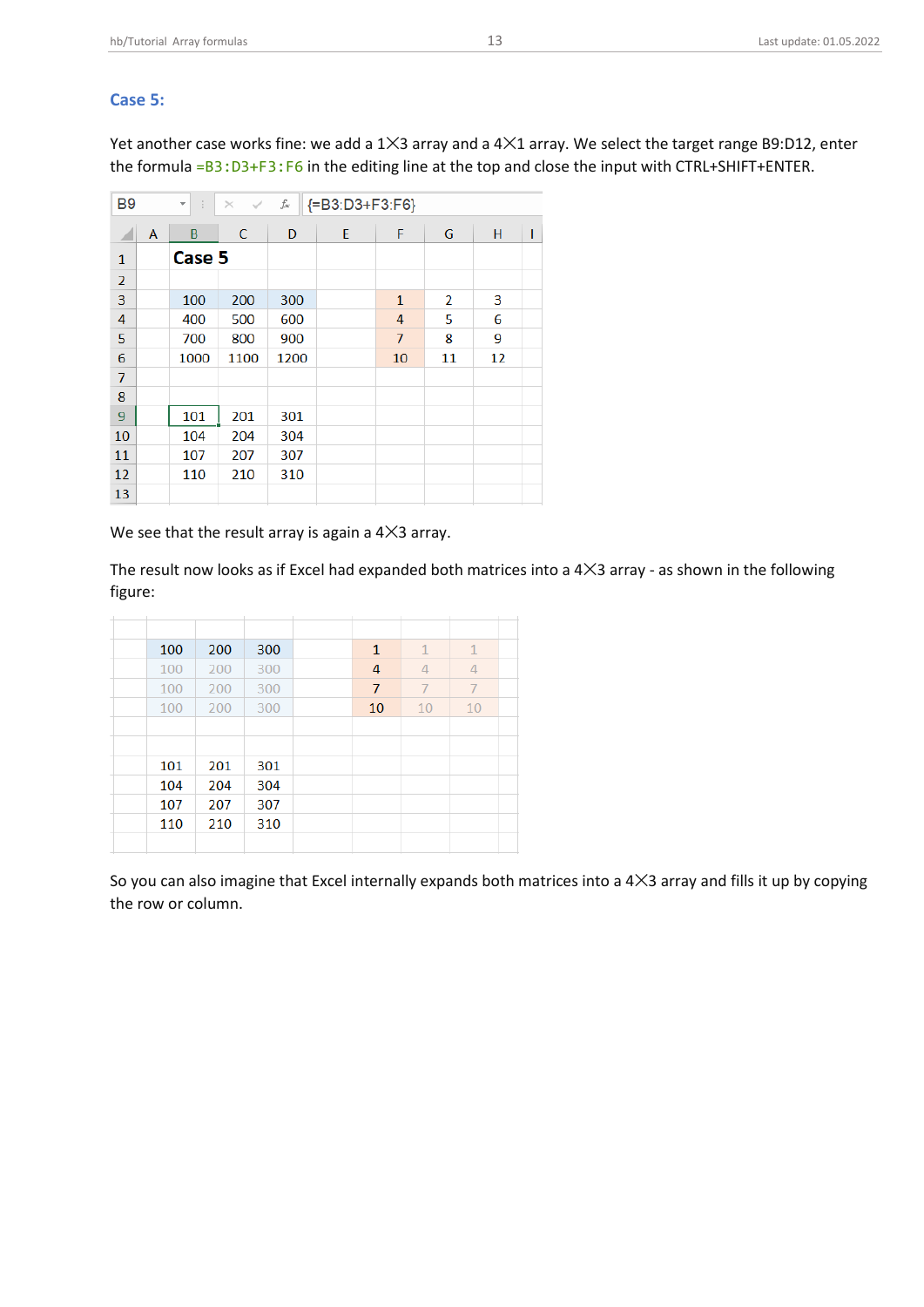#### <span id="page-14-0"></span>**Case 6:**

Finally, we consider one case as representative of the many other cases that lead to error messages. We're trying to add a  $2×3$  array and a  $4×1$  array. We select the target range B9:D12, enter the formula =B3:D4+F3:F6 in the editing line at the top and close the input with CTRL+SHIFT+ENTER.

| <b>B9</b>      |   | ÷<br>$\overline{\phantom{a}}$ | $\times$ $\checkmark$ | fx   | {=B3:D4+F3:F6} |                |    |    |   |
|----------------|---|-------------------------------|-----------------------|------|----------------|----------------|----|----|---|
| ◢              | A | B                             | C                     | D    | E              | F              | G  | н  | ı |
| $\mathbf{1}$   |   | Case 6                        |                       |      |                |                |    |    |   |
| $\overline{2}$ |   |                               |                       |      |                |                |    |    |   |
| 3              |   | 100                           | 200                   | 300  |                | $\mathbf{1}$   | 2  | 3  |   |
| 4              |   | 400                           | 500                   | 600  |                | 4              | 5  | 6  |   |
| 5              |   | 700                           | 800                   | 900  |                | $\overline{7}$ | 8  | 9  |   |
| 6              |   | 1000                          | 1100                  | 1200 |                | 10             | 11 | 12 |   |
| $\overline{7}$ |   |                               |                       |      |                |                |    |    |   |
| 8              |   |                               |                       |      |                |                |    |    |   |
| 9              |   | 101                           | 201                   | 301  |                |                |    |    |   |
| 10             |   | 404                           | 504                   | 604  |                |                |    |    |   |
| 11             |   | #N/A                          | #N/A                  | #N/A |                |                |    |    |   |
| 12             |   | #N/A                          | #N/A                  | #N/A |                |                |    |    |   |
| 13             |   |                               |                       |      |                |                |    |    |   |

This time we get the #N/A error in the last two rows of the result array. For Excel, it is no longer clear with which content the last two rows of the extended array should be filled.

|  | 100  | 200  | 300  | $\mathbf{1}$   | $\mathbf{1}$   | $\mathbf{1}$   |  |
|--|------|------|------|----------------|----------------|----------------|--|
|  | 400  | 500  | 600  | 4              | 4              | 4              |  |
|  | ?    | P    | P    | $\overline{7}$ | $\overline{7}$ | $\overline{7}$ |  |
|  | 5    | P    | P    | 10             | 10             | 10             |  |
|  |      |      |      |                |                |                |  |
|  |      |      |      |                |                |                |  |
|  | 101  | 201  | 301  |                |                |                |  |
|  | 404  | 504  | 604  |                |                |                |  |
|  | #N/A | #N/A | #N/A |                |                |                |  |
|  | #N/A | #N/A | #N/A |                |                |                |  |
|  |      |      |      |                |                |                |  |
|  |      |      |      |                |                |                |  |

Apparently Excel can only fill in further rows if there is only one single row (see case 5). If there are already several rows, no more can be filled in automatically. The same applies accordingly to columns.

#### <span id="page-14-1"></span>**Summary:**

If two cell ranges are to be calculated in an array formula that have a different number of rows or columns, you can imagine the evaluation of the formula in such a way that Excel internally expands both cell ranges to the same size. Additionally created rows (or columns) can only be automatically filled with values if only one single row (or one single column) is specified. Otherwise the error #N/A occurs in the target array.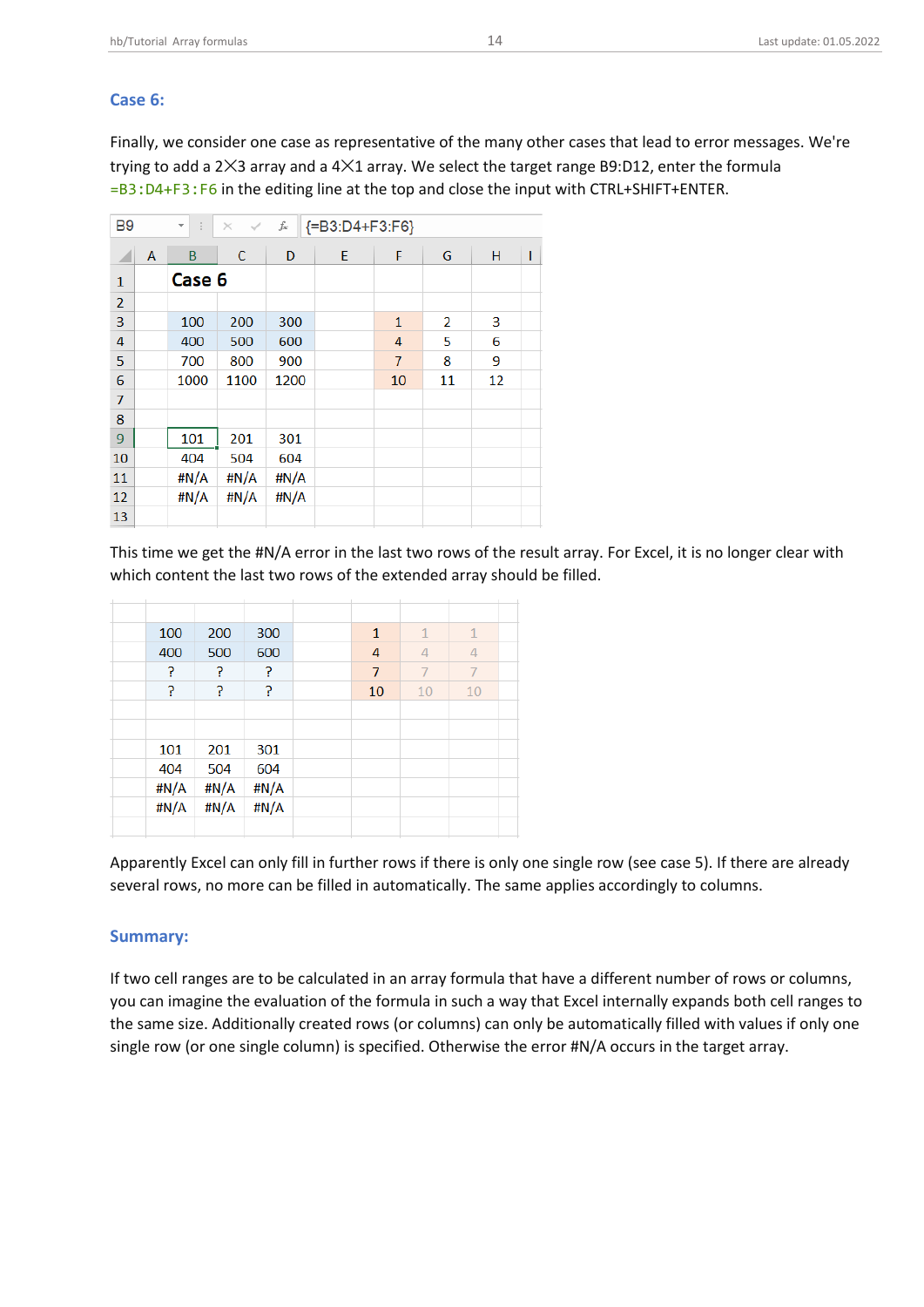# <span id="page-15-0"></span>Difference between old CSE formulas and new dynamic array formulas

For the new dynamic array formulas, unlike the old CSE array formulas, the following applies:

1. There is no need to preselect a target range. You enter the array formula in cell F3 and Excel determines the target range automatically. The result values flow from F3 to the right and down into the corresponding cells. If there are non-empty cells in this target range, a corresponding warning message appears.

2. The formula input is completed - as with other formulas - only with the ENTER key. Excel automatically recognizes that it is an array formula.

3. If the range to which the array formula refers is increased or decreased, the target range is automatically adjusted. For example, if you delete a row in the range to which the array formula refers, the corresponding row in the target range is also automatically deleted. This is why the new array formulas are called 'dynamic'. The size of their target range or extension range adapts dynamically.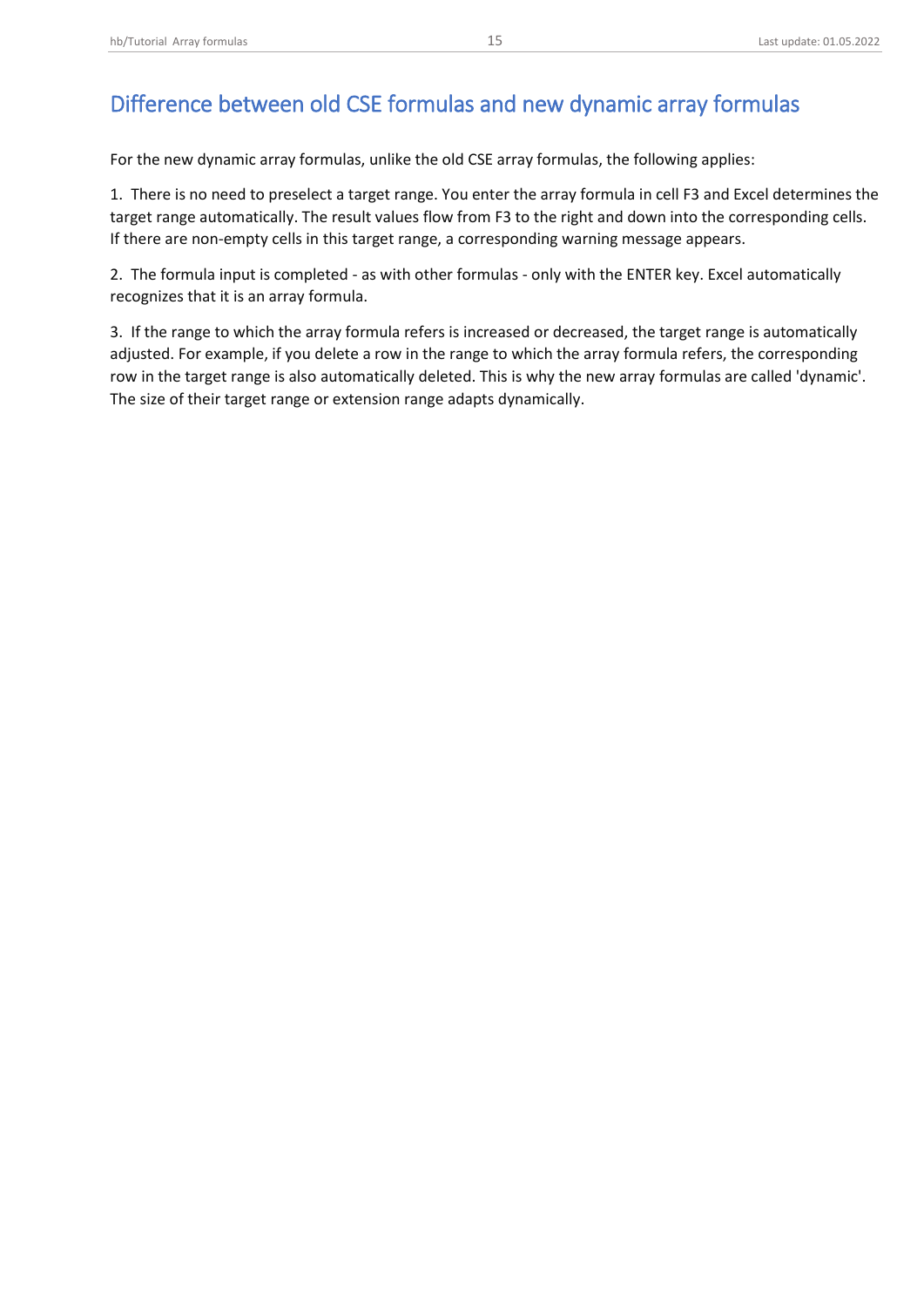# <span id="page-16-0"></span>General information about the use of array formulas

To multiply all numbers in the range B3:D6 by 10, you certainly don't need an array formula. You could also enter the formula  $=B3*10$  in cell F3 and copy it to the remaining fields.

But here already arises a first aspect to the use of array formulas. Let us imagine that we are not dealing with a 4✕3 range as in our example, but with a 4000✕3000 range, and all numbers are not multiplied by ten, but subjected to a more complex arithmetic operation. Here it would be advantageous to enter this formula as an array formula instead of copying it into 12 million cells. If one of these single formulas is changed by a carelessness, the error search is very tedious. With an array formula, it is not possible to accidentally change a single formula in the large number array. This source of error is, so to speak, excluded with an array formula.

Most examples given in connection with array formulas (here I mean the old CSE formulas) can be solved without an array formula. These introductory examples are often deliberately kept simple to make them easier to follow.

On the other side one reads: 'Array formulas make the impossible possible!'. However, I doubt this. What is possible with (CSE) array formulas can also be realized (in a roundabout way) with conventional formulas.

In my opinion, the calculations that run internally in a (CSE) array formula can always be broken down into individual steps, calculated with conventional formulas (e.g. in hidden areas), and the final result entered where the array formula would do it. In other words: What a (CSE) array formula can do, can also be realized by conventional formulas.

With the new dynamic array formulas, it may well be that the dynamic behavior and possibly other aspects cannot be reproduced by conventional formulas.

Of course, there is an increased space requirement, perhaps also a lower performance, but there is always space available on new empty Excel sheets (possibly hidden ones). Due to the additional formulas on the hidden auxiliary areas, there is certainly also a higher maintenance effort. In return, with space-saving, compact and sometimes ingenious array formulas, one accepts that they may be difficult to understand and require more time to analyze.

Let's look at some other examples.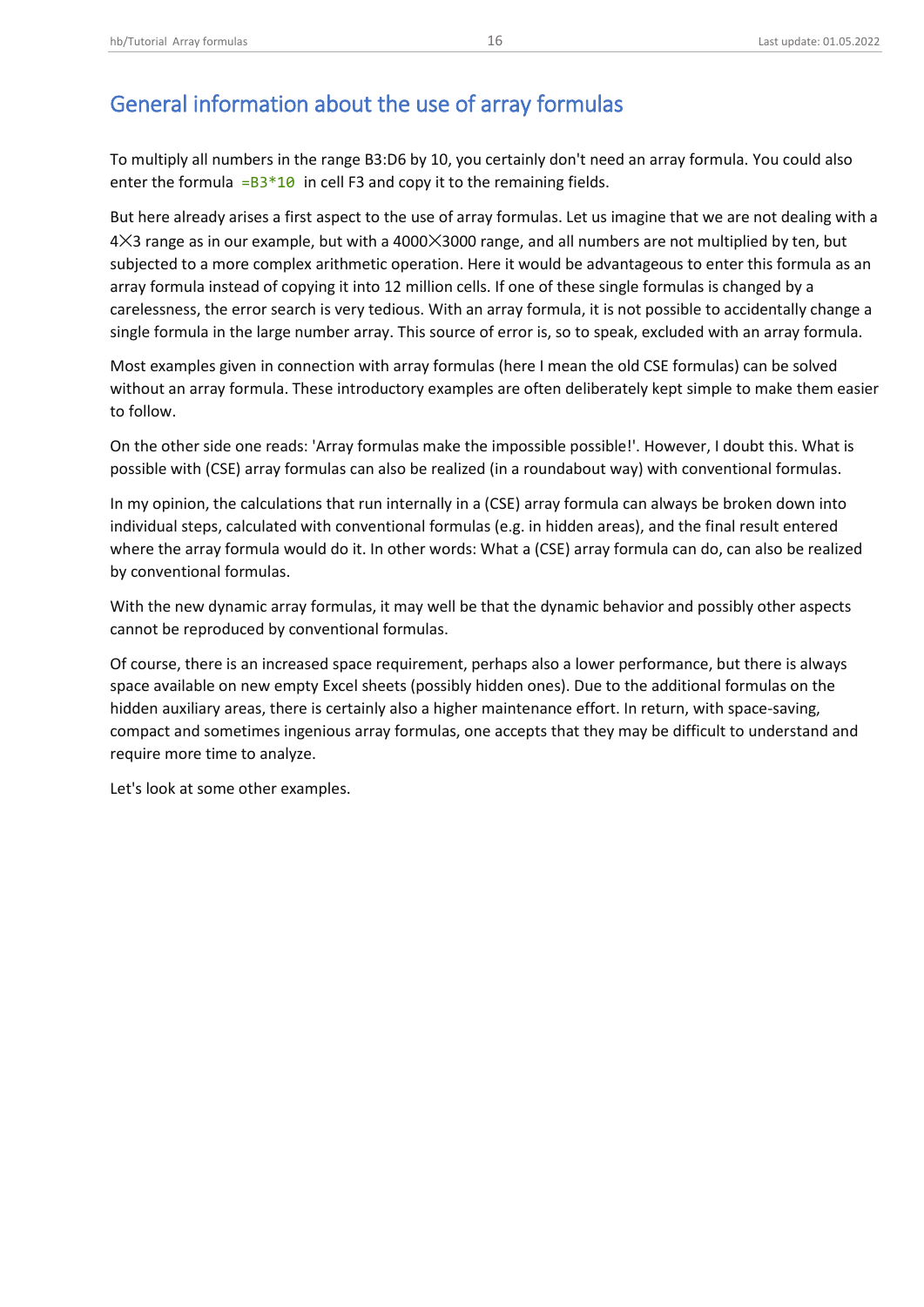## <span id="page-17-0"></span>Example 3: Copying a range

The simplest case for an array formula that returns multiple results is to copy an entire range. In this example, a copy of the range B2:D8 is created. In practice it can sometimes be desirable to make a certain range (an informative table) visible on another Excel sheet without being able to change individual values here. In our simplified example, the copied range appears directly below the original.

|                | A | B                  | C    | D                                           | E |
|----------------|---|--------------------|------|---------------------------------------------|---|
| $\mathbf{1}$   |   |                    |      |                                             |   |
| $\overline{2}$ |   | Age                | male | female                                      |   |
| 3              |   | $0 - 12$           | 7    | 7                                           |   |
| 4              |   | $13 - 14$          | 6    | 4                                           |   |
| 5              |   | $15 - 16$          | 4    | 2                                           |   |
| 6              |   | $17 - 18$          | 2    | 3                                           |   |
| $\overline{7}$ |   | $19 - 21$          | 5    | 1                                           |   |
| 8              |   | over 21            | 2    | 2                                           |   |
| 9              |   |                    |      |                                             |   |
| 10             |   |                    |      | $\left\{ = \frac{1}{2} 882 : 1088 \right\}$ |   |
| 11             |   | Copy of the table: |      |                                             |   |
| 12             |   |                    |      |                                             |   |
| 13             |   | Age                | male | female                                      |   |
| 14             |   | $0 - 12$           | 7    | 7                                           |   |
| 15             |   | $13 - 14$          | 6    | 4                                           |   |
| 16             |   | $15 - 16$          | 4    | 2                                           |   |
| 17             |   | $17 - 18$          | 2    | 3                                           |   |
| 18             |   | $19 - 21$          | 5    | 1                                           |   |
| 19             |   | over 21            | 2    | 2                                           |   |
| 20             |   |                    |      |                                             |   |

To create this copy, select a range of the same size - here the range B13:D19 - and enter the formula =\$B\$2:\$D\$8 in the edit line, terminating with CTRL+SHIFT+ENTER. The formula then appears in the edit line in curly braces: {=\$B\$2:\$D\$8}

In the copied range it is not possible to modify individual cells. You can only delete the range as a whole or change the formula for the entire range.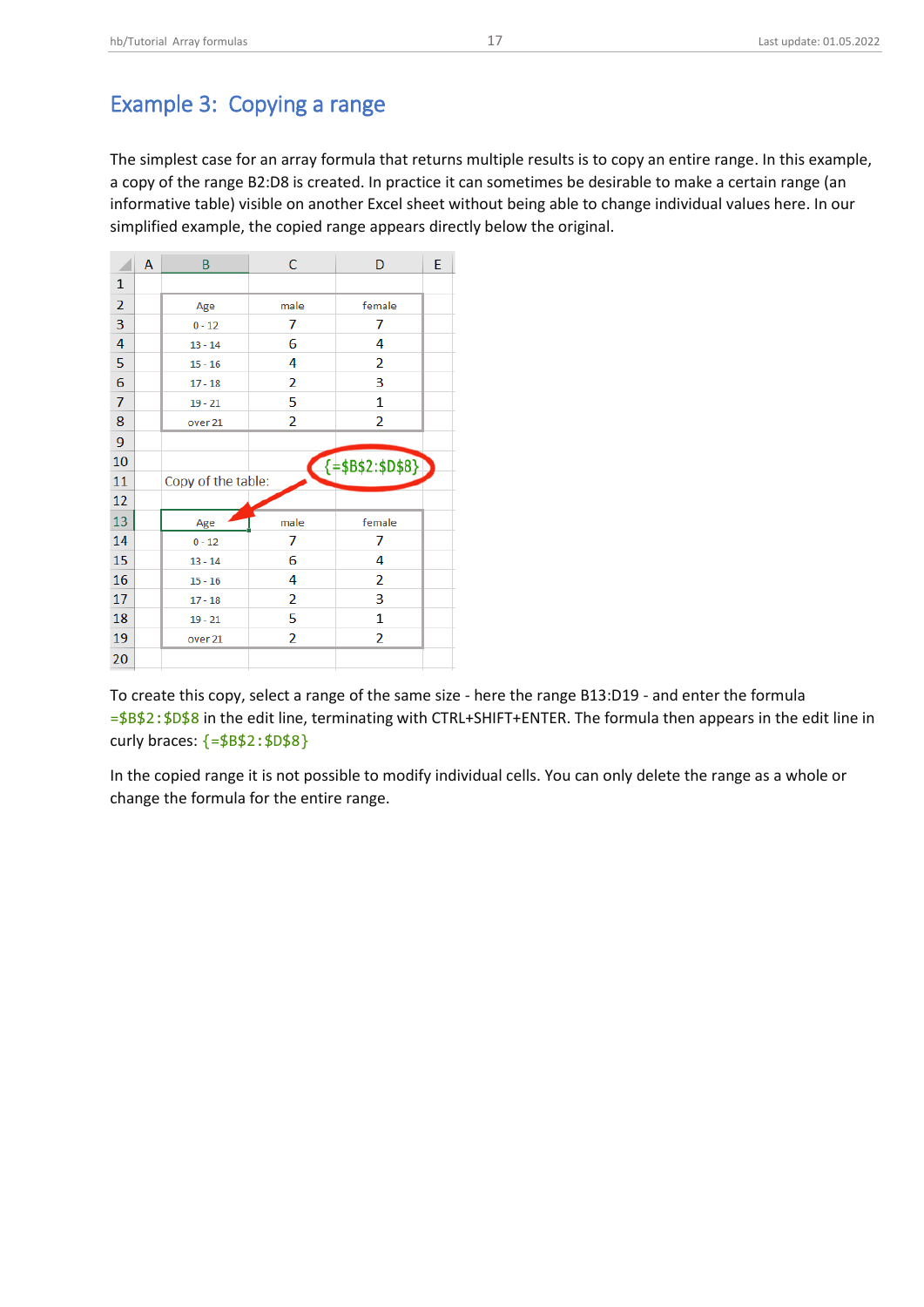<span id="page-18-0"></span>The following example is often used in connection with introductory examples for array formulas, although it is not really relevant in practice. It should not be missing here, because it illustrates in a simple way how an array formula works.

Examples where the use of array formulas is really appropriate very quickly lead to more complex formulas that are no longer transparent at first glance, as the last examples of this tutorial show.

| D <sub>9</sub> |   | ÷<br>$\times$ $\sim$<br>$\overline{\phantom{a}}$ | fx            | {=SUM(\$B\$4:\$B\$8*\$C\$4:\$C\$8)} |   |
|----------------|---|--------------------------------------------------|---------------|-------------------------------------|---|
|                | A | B                                                | C             | D                                   | E |
| $\mathbf{1}$   |   |                                                  |               |                                     |   |
| $\overline{2}$ |   |                                                  |               |                                     |   |
| 3              |   | Amount                                           | Unit price    |                                     |   |
| 4              |   | 1                                                | 10.00€        |                                     |   |
| 5              |   | $\overline{2}$                                   | 25.00€        |                                     |   |
| 6              |   | 5                                                | 8.00€         |                                     |   |
| 7              |   | 1                                                | 1,000.00€     |                                     |   |
| 8              |   | $\overline{\phantom{a}}$                         | 50.00€        |                                     |   |
| 9              |   |                                                  | <b>Total:</b> | 1200                                |   |
| 10             |   |                                                  |               |                                     |   |

It is a simple calculation in which the amounts are multiplied by the individual prices and all results are added to a total price.

The SUM function expects single values or whole ranges as parameters.

With a calculation expression range \* range - in our example  $$B$4: $B$8 * $C$4: $C$8 - it can't do anything$ and returns the #VALUE! error if you forget to finish the formula input with CTRL+SHIFT+ENTER.

However, if it is entered as an array formula using the CTRL+SHIFT+ENTER key combination, the formula evaluation runs differently. As can be seen by calling the menu item 'Evaluate Formula' (explained in more detail in  $\triangleright$  [Example 2.1\)](https://hermann-baum.de/excel/tutorial/array_formulas/#bsp2-1), the calculation expression in the parenthesis is first evaluated to the array {10;50;40;1000;100} and then the SUM function is applied to this array.

This example is not very relevant in practice, because in practice the intermediate results would certainly be listed in column D and one then enters a simple sum formula in the cell D9.

| E <sub>19</sub> |   | $\times$ $\checkmark$ fx<br>÷<br>$\overline{\mathbf{v}}$ |                        | {=SUM(\$B\$14:\$C\$18*\$D\$14:\$D\$18)} |           |  |
|-----------------|---|----------------------------------------------------------|------------------------|-----------------------------------------|-----------|--|
|                 | A | B                                                        | C                      | D                                       | E         |  |
| 11              |   |                                                          |                        |                                         |           |  |
| 12              |   |                                                          |                        |                                         |           |  |
| 13              |   | Amount January                                           | <b>Amount February</b> | Unit price                              |           |  |
| 14              |   | 1                                                        | 3                      | 10.00€                                  |           |  |
| 15              |   | $\mathfrak{p}$                                           | $\mathcal{P}$          | 25.00€                                  |           |  |
| 16              |   | 5                                                        | 6                      | 8.00€                                   |           |  |
| 17              |   | 1                                                        | $\mathcal{P}$          | 1,000.00€                               |           |  |
| 18              |   | $\mathcal{P}$                                            | 4                      | 50.00€                                  |           |  |
| 19              |   |                                                          |                        | <b>Total:</b>                           | 3,528.00€ |  |
| 20              |   |                                                          |                        |                                         |           |  |

The array formula becomes more interesting when several amount columns occur:

Here, the calculation expression  $$B$14: $C$18*$D$14: $D$14: $D$18 is evaluated in such a way that all amount$ entries in column B as well as all amount entries in column C are multiplied by the unit prices in column D (compare  $\triangleright$  [Case 4](https://hermann-baum.de/excel/tutorial/array_formulas/#case4) above). Two columns times one column results in a two-column array, in our example the array {10,30; 50,50; 40,48; 1000,2000; 100,200}.

The SUM function then adds the intermediate results of this two-column array to a total price in cell E19.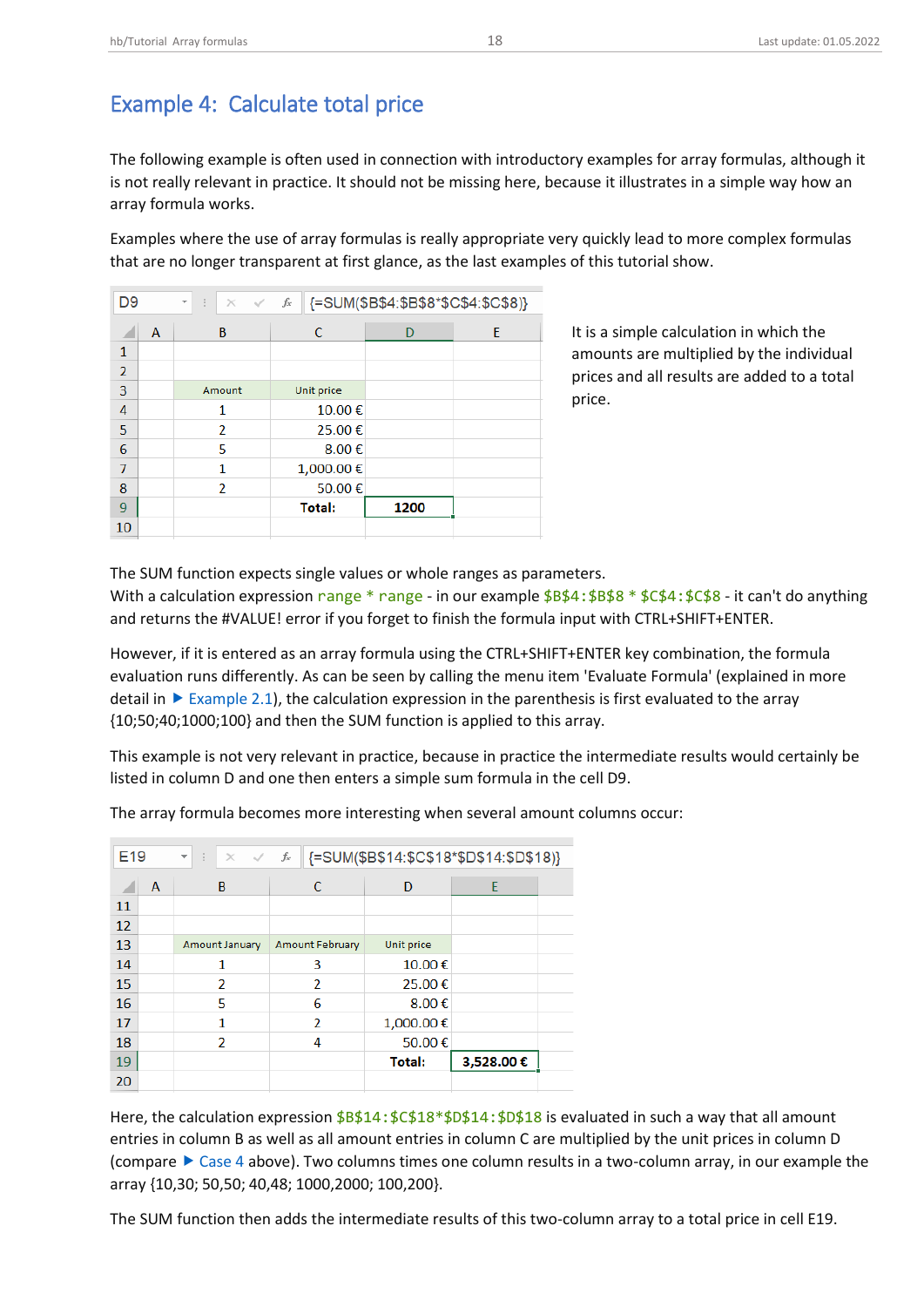# <span id="page-19-0"></span>Example 5: Sum of the n largest numbers

From now on it gets more complex and the array formulas show their real strength.

To calculate the sum of the 10 largest numbers (n = 10) from a table of numbers, you could also show the ten largest numbers somewhere on the worksheet using the LARGE function without using an array formula, and place a simple summation formula underneath.

However, the use of an array formula is only really motivated if the number for n is not fixed, but is entered into a cell by the user of the worksheet. This case will be illuminated here.

This is what the whole thing looks like:

|                | A | B  | C   | D                | E | F |
|----------------|---|----|-----|------------------|---|---|
| 1              |   |    |     |                  |   |   |
| $\overline{2}$ |   |    |     |                  |   |   |
| 3              |   | 10 | 20  | 10               |   |   |
| 4              |   | 22 | 400 | 25               |   |   |
| $\overline{5}$ |   | 5  | 600 | 8                |   |   |
| $\overline{6}$ |   | 90 | 1   | 1000             |   |   |
| $\overline{7}$ |   | 2  | 10  | 50               |   |   |
| 8              |   |    |     |                  |   |   |
| 9              |   |    |     | Sum of the 5     |   |   |
| 10             |   |    |     | largest numbers: |   |   |
| 11             |   |    |     | 2140             |   |   |
| 12             |   |    |     |                  |   |   |

The cell D11 contains the formula: {=SUM (LARGE (\$B\$3:\$D\$7, ROW (OFFSET (\$B\$1, , , \$E\$9))))}.

The formula calculates the sum of the n largest numbers from the array of numbers in the range B3:D7, where the value for the number n is read from the cell E9.

The best way to approach this formula is step by step.

#### <span id="page-19-1"></span>**5.1 First step**

If we enter the formula =LARGE ( $$B$3:\$D$7, 1)$  into the cell G3, we get the value 1000. This is the largest number of the number field.

For example, to get the second and third largest numbers, we could enter the formula =LARGE (\$B\$3:\$D\$7; 2) below in cell G4 and the formula =LARGE (\$B\$3:\$D\$7, 3) in cell G5.

So that you don't have to type in five formulas for the five largest numbers, you resort to a little trick: In the first formula (at the top), replace the 1 at the end of the formula with  $ROW(A1)$ . The expression ROW(A1) also produces the number 1. But now you can copy the formula down, because in the second row ROW(A1) then becomes ROW(A2), in the third  $ROW(A3)$  and so on.

Instead of A1 you can also write B1 or X1. The column is irrelevant for the function ROW.

We try it out: We enter into the cell H3, the formula =  $LARGE$  ( $$B$3: $D$7$ ,  $Row(A1)$ ). If we copy the formula down to cell H7, we get the five largest numbers displayed and can easily form the SUM. BUT: The whole thing is not flexible. It is specified to the sum of five numbers.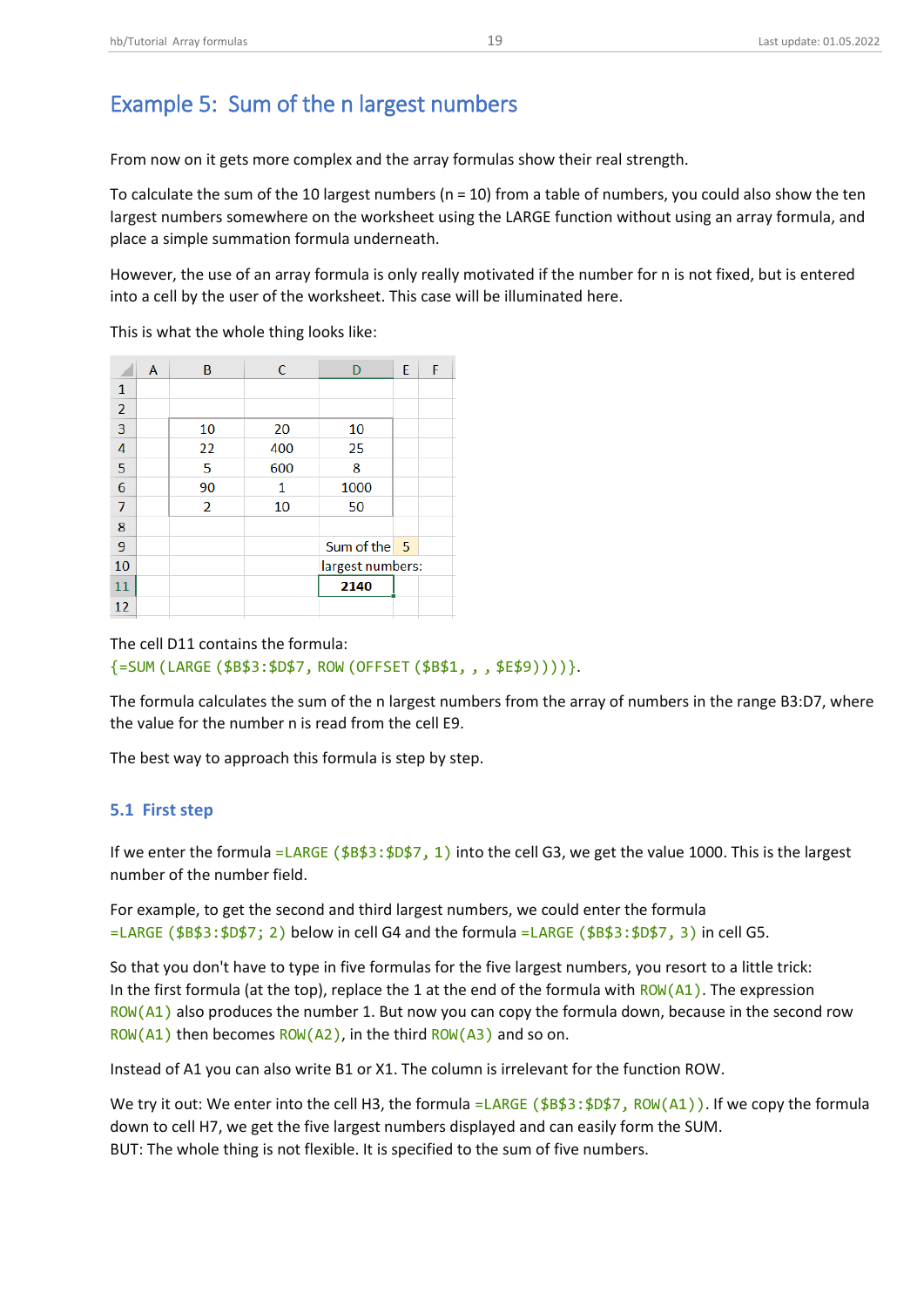## <span id="page-20-0"></span>**5.2 Second step**

We now proceed to an array formula. Instead of copying a conventional formula down several times, we select the range I3:I7, enter the formula =LARGE  $(\$B$3:\$D$7, \{1;2;3;4;5\})$  in the edit line at the top, and finish by pressing CTRL+SHIFT+ENTER.

Since the second parameter of the LARGE function now does not consist of a single value, but of an array of five numbers, and the formula was declared as an array formula by the key combination CTRL+SHIFT+ENTER, the formula also returns an array of five results and distributes them over the selected range. We now see in the I3:I7 range the five largest numbers: 1000; 600; 400; 90; 50.

#### <span id="page-20-1"></span>**5.3 Third step**

The next step is to let the function ROW generate the array {1;2;3;4;5}. We achieve this with the expression ROW (A1:A5).

We try it out: We select the range J3:J7, enter the formula =LARGE (\$B\$3:\$D\$7, ROW(A1:A5)) and finish with the key combination CTRL+SHIFT+ENTER. We see the five largest numbers again.

#### <span id="page-20-2"></span>**5.4 Last step**

The last step is now that we construct a variable reference "A1:An" instead of the fixed reference A1:A5 for the function ROW.

Addresses for individual cells or also for entire cell ranges such as D4:F25 are also called references. They are what functions like SUM or ROW refer to, that is, they have these references as parameters. In the majority of cases, the functions return values (numeric values, date values, or texts). However, there are also functions that return references such as INDIRECT or OFFSET.

One of the functions that does not return a value but a reference is the OFFSET function. It has the syntax: **OFFSET (reference; rows; columns; [height]; [width])**

The parameters mean:

- **reference**: Start value for the reference (single cell or range)
- **rows**: Offset downwards or (for negative values) upwards
- **columns**: Offset to the right or (for negative values) to the left
- **height** (optional): Number of rows of the returned reference
- **width** (optional): Number of columns of the returned reference

If the height and width parameters are missing, the height and width of the first parameter are taken.

For example, the formula = $OFFSET$  ( $$D$2, 1, 3, 4, 2$ ) would return the reference G3:H6. Starting from D2, we have an offset of one row down (D3) and 3 columns to the right (G3). So the upper left cell of the reference to be returned is G3. Since the height is to be 4 rows and the width 2 columns, the reference is G3:H6.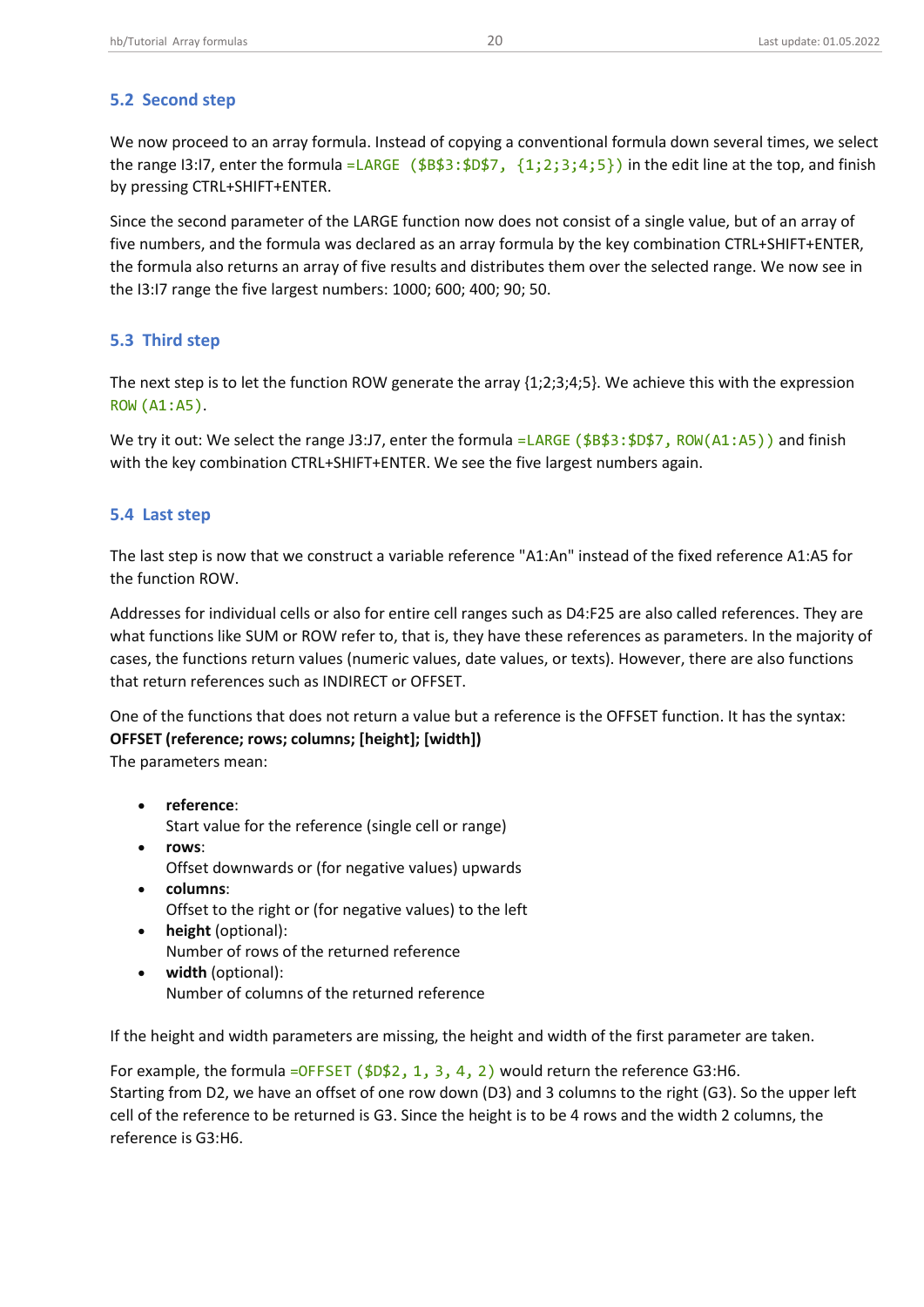The formula =OFFSET (\$A\$1, , , 5) would return the reference A1:A5. The 'rows' and 'columns' parameters are not specified. Therefore they have the default value 0 (no offset downwards and no offset to the right). The 'height' parameter is specified as 5 and the optional 'width' parameter is missing; this thus has the value 1, because only a single cell is specified as the start reference (\$A\$1), which has the width 1. Starting from the initial value \$A\$1, we get a range of height 5 (i.e. 5 rows) and width 1 (i.e. 1 column) - we get A1:A5.

And with that we would have done it, because we only need to enter the cell address \$E\$9 instead of the 5 for the parameter 'height'. Then the number for the parameter 'height' is taken from this cell.

For example, if cell E9 contains the number 8, the expression OFFSET ( $$441, , $459$ ) creates the reference A1:A8, and the expression ROW (OFFSET (\$A\$1, , , \$E\$9)) is resolved to ROW (A1:A8), which in turn produces the array {1;2;3;4;5;6;7;8}.

The expression LARGE (\$B\$3:\$D\$7, ROW (OFFSET (\$A\$1, , , \$E\$9))) is then resolved to LARGE (\$B\$3:\$D\$7, {1;2;3;4;5;6;7;8}) and this in turn to {1000; 600; 400; 90; 50; 25; 22; 20}.

The SUM function then forms the sum of these eight numbers.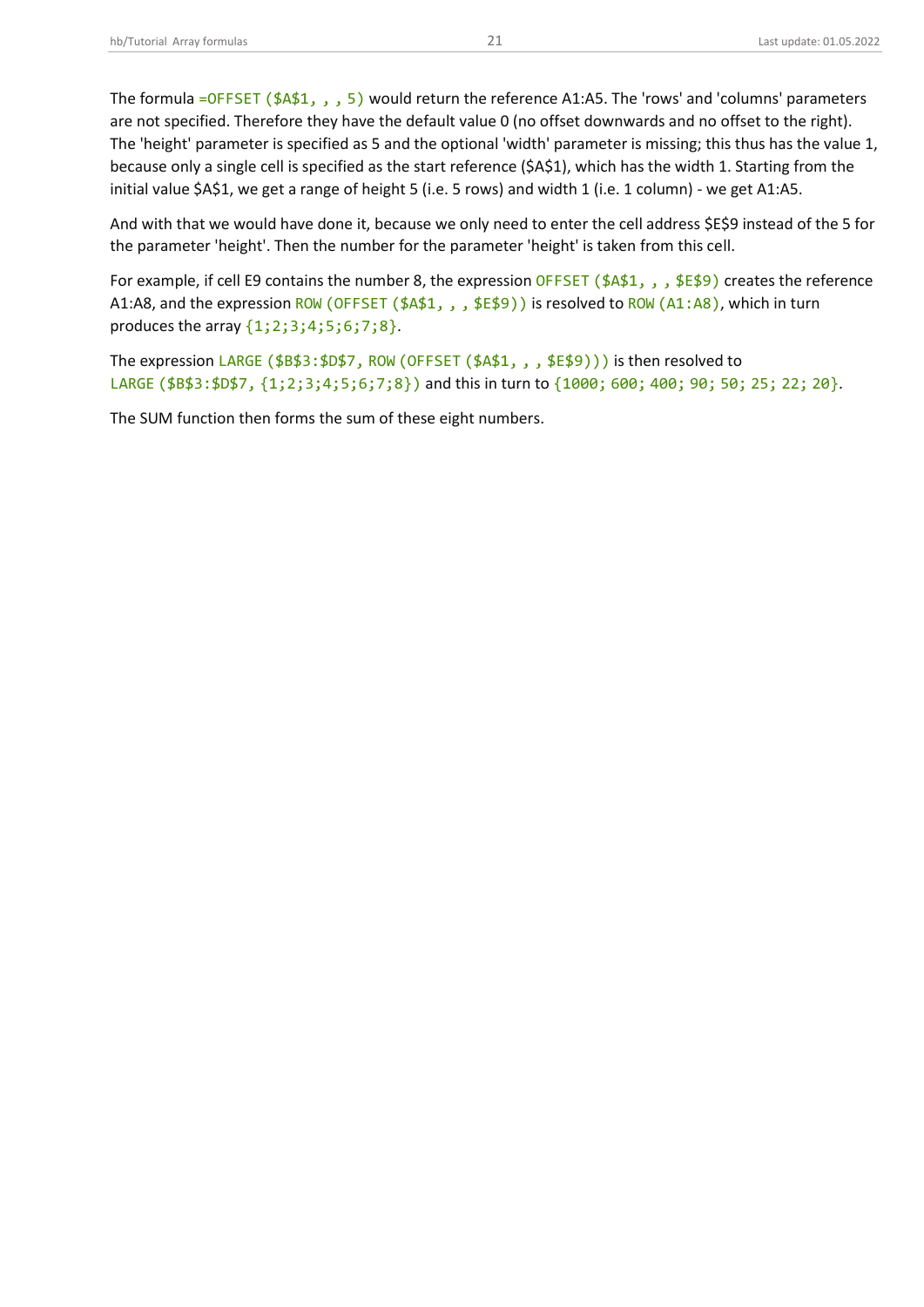<span id="page-22-0"></span>Here's a way to sort a list of names using a single array formula. - In Office 365 and from Office 2021 on, the new SORT function is available, which makes all these efforts superfluous.

Since the end of January 2022, the SORT function has also been available for older Excel versions (Excel 2007 - Excel 2019)! It can be downloaded and used free of charge: ▸[https://hermann-baum.de/excel/hbSort/en/.](https://hermann-baum.de/excel/hbSort/en/)

This would solve the following problem with the simple formula  $\{=\text{Sort } (\$B$4:\$B$20) \}.$ 

However, if you want to study the structure of an array formula for sorting as a learning effect - or if you are using an open source product that does not run Microsoft VBA, you are recommended to read the rest of this section after all.

**A prerequisite for the array formula presented here is that no name occurs twice**. It is therefore particularly suitable for so-called IDs, i.e. combinations of letters, characters and digits that uniquely identify something, e.g. a sales item. The list to be sorted may have gaps.

|                | A | B                | C. | D               | F | F               | G |
|----------------|---|------------------|----|-----------------|---|-----------------|---|
| 1              |   | <b>Sorting</b>   |    |                 |   |                 |   |
| $\overline{2}$ |   |                  |    | Single formulas |   | One formula     |   |
| 3              |   | <b>Employees</b> |    |                 |   |                 |   |
| $\overline{4}$ |   | Waldecker        |    | Andersson       |   | Andersson       |   |
| 5              |   | <b>Baumann</b>   |    | <b>Baumann</b>  |   | <b>Baumann</b>  |   |
| 6              |   | Stolzinger       |    | <b>Brecht</b>   |   | <b>Brecht</b>   |   |
| $\overline{7}$ |   | Kaufmann         |    | Glatzer         |   | Glatzer         |   |
| 8              |   | <b>Neumeier</b>  |    | <b>Hirzer</b>   |   | <b>Hirzer</b>   |   |
| 9              |   | <b>Brecht</b>    |    | Kaufmann        |   | Kaufmann        |   |
| 10             |   | Glatzer          |    | Meininger       |   | Meininger       |   |
| 11             |   | Hirzer           |    | Mombach         |   | Mombach         |   |
| 12             |   | Meininger        |    | <b>Neumeier</b> |   | <b>Neumeier</b> |   |
| 13             |   |                  |    | Stolzinger      |   | Stolzinger      |   |
| 14             |   |                  |    | Waldecker       |   | Waldecker       |   |
| 15             |   | Andersson        |    |                 |   |                 |   |
| 16             |   | Mombach          |    |                 |   |                 |   |
| 17             |   |                  |    |                 |   |                 |   |
| 18             |   |                  |    |                 |   |                 |   |
| 19             |   |                  |    |                 |   |                 |   |
| 20             |   |                  |    |                 |   |                 |   |
| 21             |   |                  |    |                 |   |                 |   |

The cell D4 contains the array formula

```
{=IFERROR (INDEX ($B$4:$B$20, MATCH (ROW ($A1), COUNTIF ($B$4:$B$20,
"<="&$B$4:$B$20), 0)), "")}.
```
It was copied down to cell D20.

To understand the formula, let's first look at the sorting process without array formulas.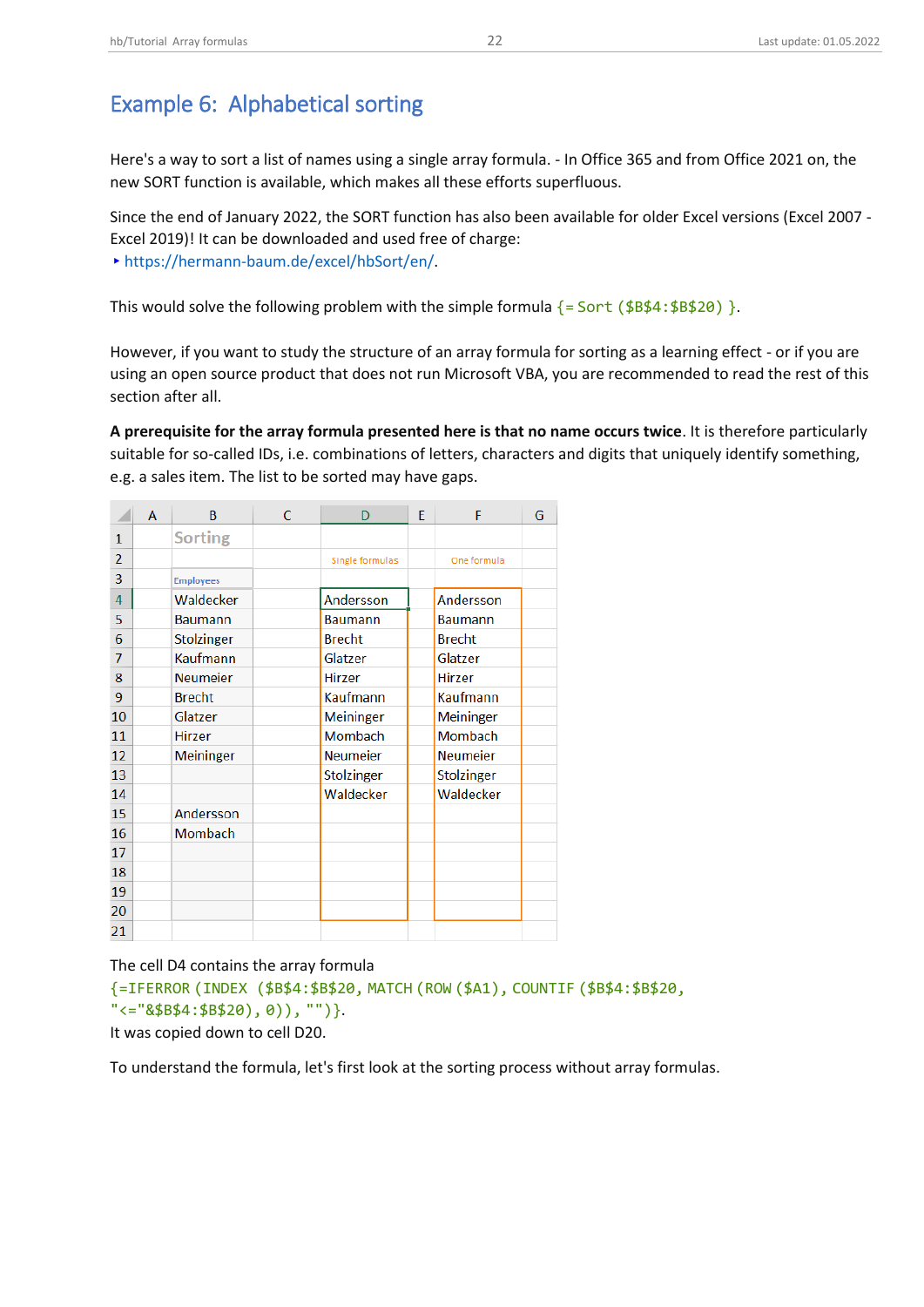## <span id="page-23-0"></span>**6.1 Sort without array formula**

In the image below, columns D through I have been hidden.

| J <sub>4</sub> |                | =COUNTIF(\$B\$4:\$B\$20,"<="&\$B4)<br>$f_x$<br>÷<br>$\times$<br>$\checkmark$<br>$\overline{\phantom{a}}$ |   |                |                 |   |
|----------------|----------------|----------------------------------------------------------------------------------------------------------|---|----------------|-----------------|---|
|                | $\overline{A}$ | B                                                                                                        | C | J              | К               | L |
| 1              |                | <b>Sorting</b>                                                                                           |   |                |                 |   |
| $\overline{2}$ |                |                                                                                                          |   |                |                 |   |
| 3              |                | <b>Employees</b>                                                                                         |   |                |                 |   |
| 4              |                | Waldecker                                                                                                |   | 11             | Andersson       |   |
| 5              |                | <b>Baumann</b>                                                                                           |   | $\overline{2}$ | <b>Baumann</b>  |   |
| 6              |                | Stolzinger                                                                                               |   | 10             | <b>Brecht</b>   |   |
| $\overline{7}$ |                | Kaufmann                                                                                                 |   | 6              | Glatzer         |   |
| 8              |                | <b>Neumeier</b>                                                                                          |   | 9              | <b>Hirzer</b>   |   |
| 9              |                | <b>Brecht</b>                                                                                            |   | 3              | Kaufmann        |   |
| 10             |                | Glatzer                                                                                                  |   | 4              | Meininger       |   |
| 11             |                | Hirzer                                                                                                   |   | 5              | Mombach         |   |
| 12             |                | Meininger                                                                                                |   | $\overline{7}$ | <b>Neumeier</b> |   |
| 13             |                |                                                                                                          |   | 0              | Stolzinger      |   |
| 14             |                |                                                                                                          |   | 0              | Waldecker       |   |
| 15             |                | Andersson                                                                                                |   | $\mathbf{1}$   |                 |   |
| 16             |                | Mombach                                                                                                  |   | 8              |                 |   |
| 17             |                |                                                                                                          |   | 0              |                 |   |
| 18             |                |                                                                                                          |   | 0              |                 |   |
| 19             |                |                                                                                                          |   | 0              |                 |   |
| 20             |                |                                                                                                          |   | 0              |                 |   |
| 21             |                |                                                                                                          |   |                |                 |   |

In cell J4 we enter the formula = COUNTIF ( $$B$4$ ;  $$B$20$ , "<=" $\&$B4$ ) and copy it down to cell J20. This formula counts for each name in the list how many names are less than or equal to it. Thus, for each name we have a number that indicates the position of the name in the sorted list.

For example, the formula returns 11 for the name 'Waldecker' because all 11 names are less than or equal to 'Waldecker'. The value 2 is calculated for the name 'Baumann' because the two names 'Andersson' and 'Baumann' are less than or equal to 'Baumann' etc.

In the cell K4 we enter the formula

= IFERROR (INDEX(\$B\$4:\$B\$20, MATCH(ROW(\$A1), J\$4:J\$20, 0)), "") and also copy it down to the cell K20.

Let's look at this formula from the inside out. The expression  $ROW(1/2)$  returns the number 1. When you copy it down, it becomes  $ROW(\frac{2}{4}A2)$ ,  $ROW(\frac{2}{4}A3)$  etc. That means it simply generates the numbers 1, 2, 3, ...

The MATCH function returns a relative position in a list. The expression MATCH (ROW (\$A1);  $J$4:J$20; 0$ ) in the first line is equivalent to the expression MATCH  $(1; 34:320; 0)$ . So the position of the '1' in the list J\$4:J\$20 is searched for. The '1' is found at position 12. Note that the alphabetically first name ('Andersson') is in the 12th position in column B.

In the second line, the expression MATCH (2;  $J\frac{4}{3}$ :  $J\frac{4}{3}$ : 0) finds the number '2' in position 2. In the third line, the expression MATCH (3; J\$4:J\$20; 0) finds the number '3' at position 6. This means that the third name in alphabetical order ('Brecht') is in the 6th position.

The INDEX function now converts the position numbers found into the corresponding names. For example, the corresponding expression in the third line is INDEX ( $$B$4:\$B$20; 6$ ). So in the third line, the INDEX function gives us the name in the 6th position, namely 'Brecht'.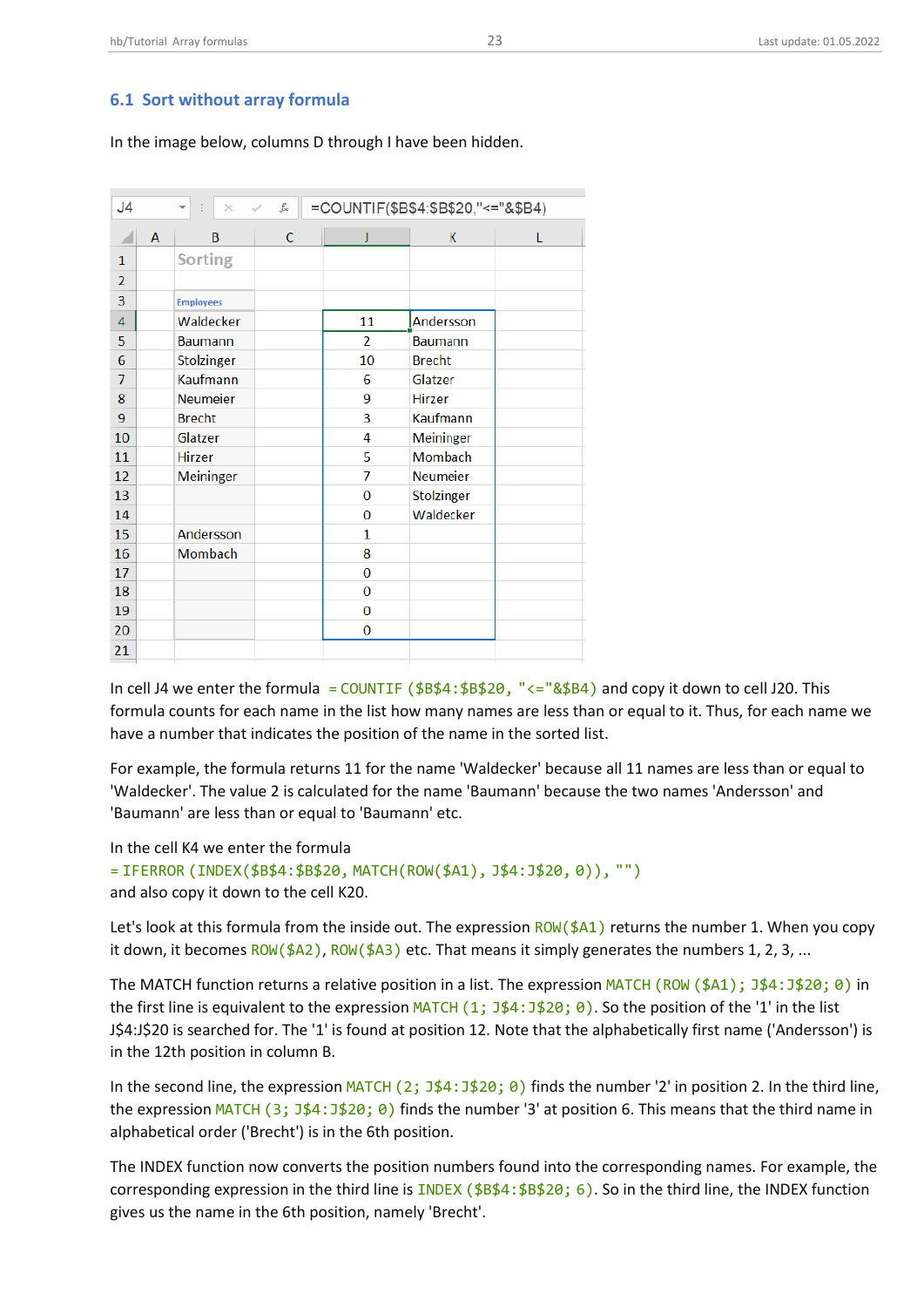The innermost function  $\frac{ROW(...)}{P}$  produces the numbers 12, 13, 14, etc. from the 12th row, which produce an error in the formula. This error is caught by the outer function IFERROR. This function returns an empty string in case of an error.

## <span id="page-24-0"></span>**6.2 Sort with array formula**

For sorting without using an array formula one needs an auxiliary column in which the positioning of the individual names is determined. In the sorting formulas in the column K one accesses then these numbers, by inserting the reference J\$4:J\$20 as parameter of the function MATCH.

The idea now is to replace the reference J\$4:J\$20 with the function call that generates this list of positioning numbers and returns it as an array of 17 numbers. To do this, we take the formula in the J column, namely  $=$  COUNTIF (\$B\$4:\$B\$20, "<="&\$B4) and replace the expression "<="&\$B4) with "<="&\$B\$4:\$B\$20).

As a small intermediate experiment, we enter this new formula

=COUNTIF (\$B\$4:\$B\$20, "<="&\$B\$4:\$B\$20)

into the cell H4. Whether we finish the formula input with ENTER or with CTRL+SHIFT+ENTER, we always see only the first number, the 11. But if we select the H4:H20 range beforehand and then finish the formula input with CTRL+SHIFT+ENTER, we will see the whole list of numbers of the 17 positioning numbers.

If we now replace the reference  $J\frac{4}{4}$ :  $J\frac{4}{8}20$  in the conventional sort formula from column K with the function call COUNTIF (\$B\$4:\$B\$20, "<="&\$B\$4:\$B\$20) and finish the editing with CTRL+SHIFT+ENTER, we have created the array formula in cell D4. It returns the first name of the sorted list.

The array formula in cell D4 has been copied down. We therefore get seventeen individual, different array formulas in column D. The only difference between them is that in the middle of the formula the expression  $ROW(A1)$  becomes  $ROW(A2)$  in the next row and so on.

To get only one array formula for the whole column, we select e.g. the range F4:F20 and enter the same array formula, only instead of ROW (A1) we write ROW (\$A\$1:\$A\$17). We end the input with CTRL+SHIFT+ENTER. Now the whole range F4:F20 has the same array formula. Individual cells of this range can no longer be changed or deleted. So this solution is a little bit safer against an accidental change of single cells.

So the formula in cell F4 is: {=IFERROR (INDEX (\$B\$4:\$B\$20, MATCH (ROW (\$A\$1:\$A\$17), COUNTIF (\$B\$4:\$B\$20, "<="&\$B\$4:\$B\$20), 0)), "")}.

This is the final formula.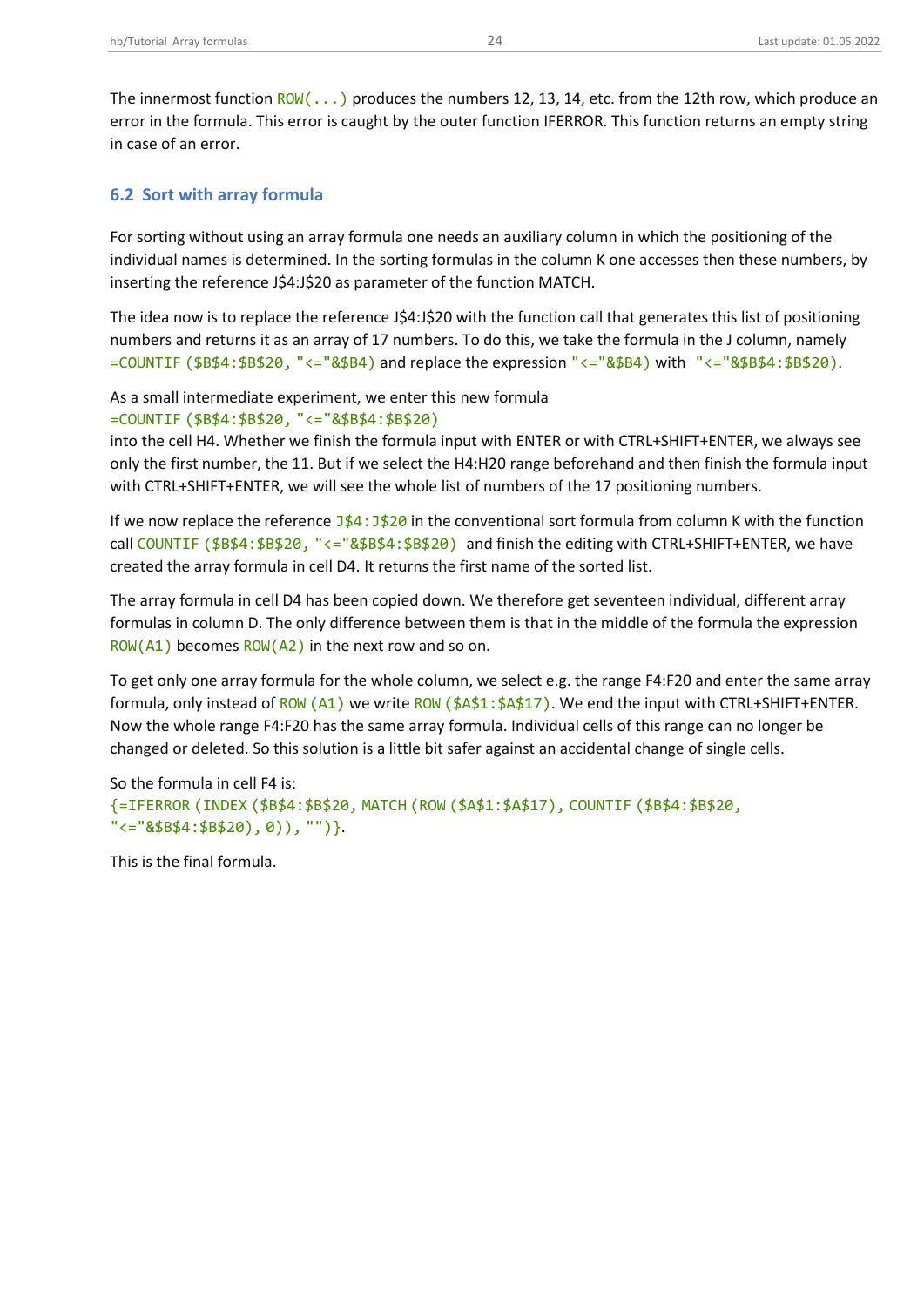## <span id="page-25-0"></span>Example 7: VLOOKUP with multiple search criteria

In the cells G3 and G4 you can select two search criteria. The formula in cell G5 then finds the appropriate number of inhabitants from the table. The formula is:

{=VLOOKUP (G3&G4, CHOOSE ({1,2}, \$B\$4:\$B\$9&\$C\$4:\$C\$9, \$D\$4:\$D\$9), 2, 0)}

| G <sub>5</sub> |   | $\overline{\phantom{a}}$                     | $f_x$<br>$\times$ $\checkmark$ | {=VLOOKUP(G3&G4,CHOOSE({1,2},\$B\$4:\$B\$9 |   |             |         |   |
|----------------|---|----------------------------------------------|--------------------------------|--------------------------------------------|---|-------------|---------|---|
|                | A | B                                            | C                              | D                                          | E | F           | G       | н |
| 1              |   | <b>VLOOKUP with multiple search criteria</b> |                                |                                            |   |             |         |   |
| $\overline{2}$ |   |                                              |                                |                                            |   |             |         |   |
| 3              |   | Age                                          | Gender                         | Population                                 |   | Age:        | $5 - 9$ |   |
| 4              |   | $0 - 4$                                      | male                           | 528                                        |   | Gender:     | female  |   |
| 5              |   | $0 - 4$                                      | female                         | 522                                        |   | Population: | 833     |   |
| 6              |   | $5 - 9$                                      | male                           | 798                                        |   |             |         |   |
| 7              |   | $5 - 9$                                      | female                         | 833                                        |   |             |         |   |
| 8              |   | $10 - 14$                                    | male                           | 1466                                       |   |             |         |   |
| 9              |   | $10 - 14$                                    | female                         | 1522                                       |   |             |         |   |
| 10             |   |                                              |                                |                                            |   |             |         |   |

In the table above, if you want to search for the age group "5 - 9" using the VLOOKUP function to return the population for that age group, use the formula =VLOOKUP (G3, \$B\$4:\$D\$9, 3, 0) }.

The VLOOKUP function finds the first match in row 6 and returns the population 798. But it is also possible to search for the age group "5 - 9" and the gender "female".

To do this, use the string concatenation of both search criteria as the search criterion, in our case G3&G4.

Using the CHOOSE function, you create a table whose first column (the search column for the VLOOKUP function) consists of the string concatenations of the two columns B and C and whose second column consists of the column D with the population figures.

The expression CHOOSE  $({1,2},$  \$B\$4: \$B\$9&\$C\$4: \$C\$9, \$D\$4: \$D\$9) returns exactly this table.

In this way you can also concatenate more than two search criteria with "&".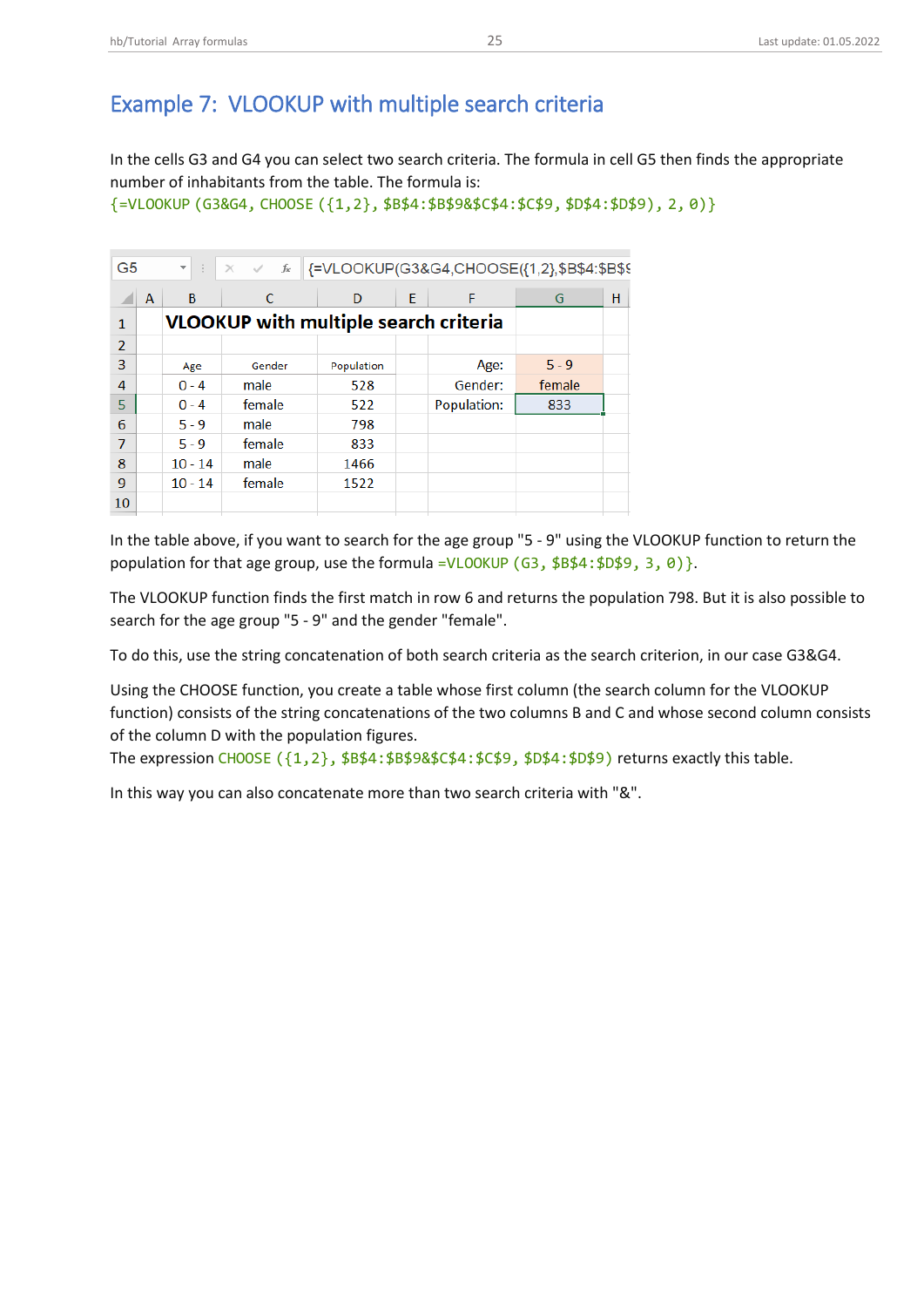# <span id="page-26-0"></span>Example 8: Is my date of birth a prime number?

This final example really shows the power of array formulas. Its practical importance for the business world is zero, but it shows extraordinarily many aspects of the use of array formulas and is therefore very instructive.

In the first step it is shown how to test whether a given number is a prime number using a single array formula.

In the second step I present a possibility to calculate all factors of the number with the help of array formulas. However, in this case the formulas already become really complex.

## <span id="page-26-1"></span>**8.1 Prime number test**

First, let's look at how a number can be checked to see if it is a prime number.

| E3 |                   | $\mathbb{R}$ $\mathbb{R}$ $\mathbb{R}$ $\mathbb{R}$ $\mathbb{R}$ $\mathbb{R}$ =SUM(1*(MOD(\$C\$3,ROW(OFFSE) |                             |             |  |
|----|-------------------|-------------------------------------------------------------------------------------------------------------|-----------------------------|-------------|--|
|    | в                 |                                                                                                             |                             |             |  |
|    | <b>Prime test</b> |                                                                                                             |                             |             |  |
|    |                   |                                                                                                             |                             |             |  |
| 3  |                   |                                                                                                             | 23082001 is a prime number? | <b>TRUE</b> |  |
|    |                   |                                                                                                             |                             |             |  |

In cell C3 you enter the number to be checked, e.g. your eight-digit date of birth without the non-digits. The formula in cell E3 then checks whether it is a prime number. In the figure we see that 23.08.2001 (without the dots) is a prime number.

```
The (array) formula in cell E3 is:
\{=\text{SUM}(1*(MOD($\text{SC$3},\text{ROW}() \text{OFFSET}($A$1, , , , INT(SQRT($\text{CC$3})))\})=0\})=1\}
```
The test method used here is mathematically very simple and not very optimized because this tutorial is not about prime number test methods, but about array formulas.

The number is divided by all numbers {1; 2; 3; 4; 5; ... } that are smaller than the root of the number. If the remainder of this division is zero, a factor of the number has been found. The outer function SUM in the formula determines the number of found factors. This number is equal to 1 for a prime number, since only once - namely when dividing by 1 - the remainder is equal to zero.

#### **Explanation of the formula:**

The expression ROW (OFFSET (\$A\$1,,,,INT (SQRT (\$C\$3)))) generates the number array  $\{1; 2; 3; 4; 5; \ldots\}$ , where the last number n is equal to INT (SQRT (\$C\$3)), i.e. the largest integer that is still smaller than the root of the number to be tested. The generation of this number array is explained in detail in ▸[section 5.4.](#page-20-2)

For example, the square root of 23082001 is equal to 4804.373, in which case the number array {1; 2; 3; 4; 5; ...; 4804} is generated. Our total formula looks like this after this calculation step:  ${=}$ SUM  $(1*(MOD($C$3, {1;2;3;4;5;...;4804})=0)=1$ .

The MOD function calculates the remainder of an integer division. For example, the formula =  $MOD (27, 8)$ would return the value 3. In our case, the function MOD ( $$C$3, {1;2;3;4;5;...;4804}$ ) returns the array of all remainders, namely  $\{0,1,1,1,\ldots,3585\}$ . After the MOD function follows the expression =0, i.e. all numbers in the array of the remainder values are checked for equality with zero, and an array consisting of TRUE and FALSE values results.

Multiplication by 1 converts the TRUE and FALSE values to ones and zeros. So the SUM function returns the number of ones and thus the number of factors. If SUM (...)=1, there is a prime number.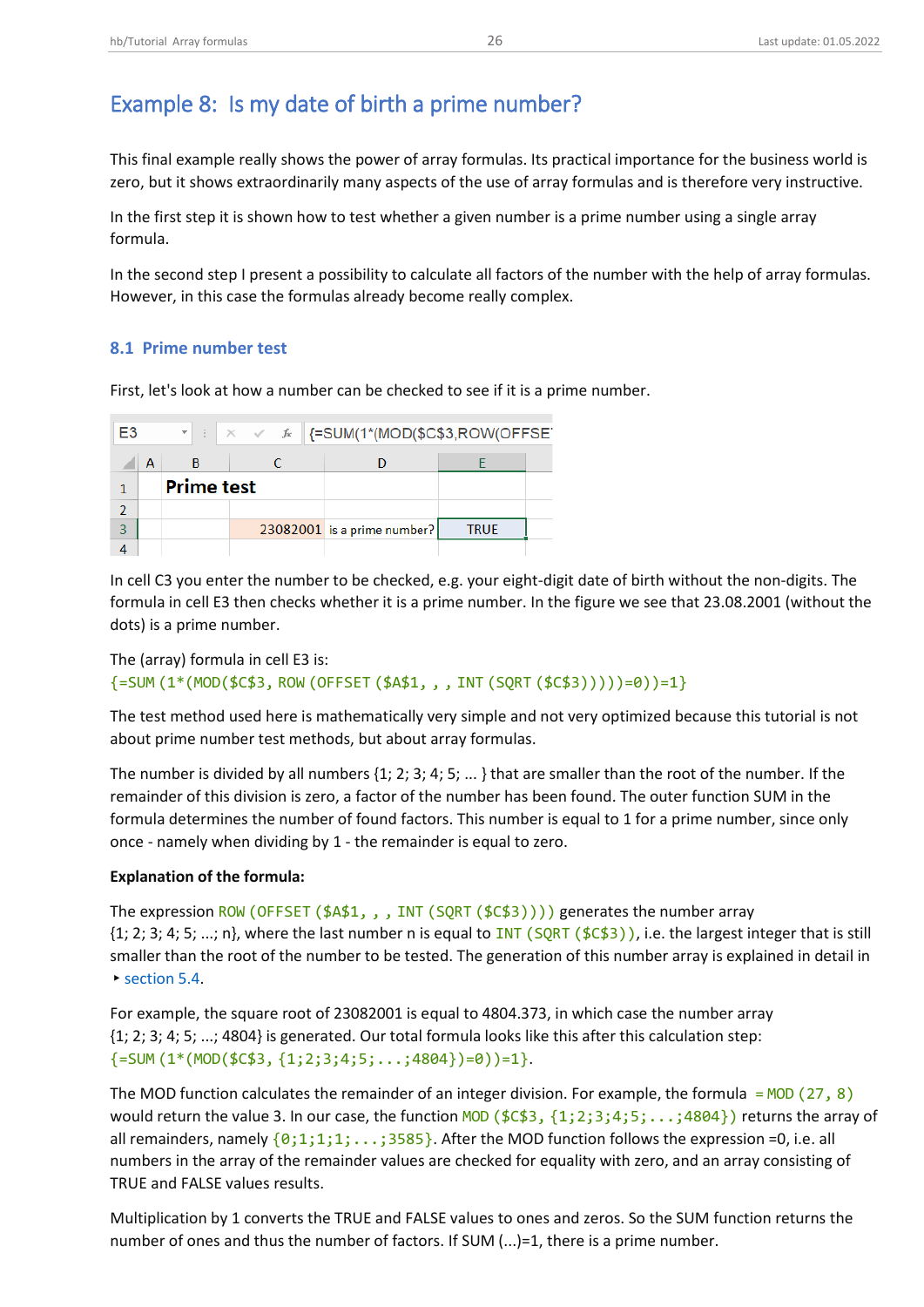## <span id="page-27-0"></span>**8.2 Determination of all factors of a number**

The factors of a number are obtained with an array formula that looks like a horror formula at first glance, and I sympathize with anyone who stops reading at this point.

The formula is:

```
{=IF (ROW()-5 > SUM (1*(MOD ($C$3, ROW (OFFSET ($A$1, , , INT (SQRT ($C$3)))))=0)),
"", LARGE ((MOD ($C$3, ROW (OFFSET ($A$1, , , INT (SQRT ($C$3)))))=0) * ROW (OFFSET ($A$1, , ,
INT (SQRT ($C$3)))), SUM (1*(MOD ($C$3, ROW (OFFSET ($A$1, , , INT (SQRT ($C$3)))))=0))-
ROW (OFFSET ($A$1, , , INT (SQRT ($C$3))))+1))}
```

| C <sub>6</sub> | {=IF(ROW()-5>SUM(1*(MOD(\$C\$3,ROW(OFF<br>$\checkmark$<br>fx<br>$\times$ |                   |                |                                             |                   |   |
|----------------|--------------------------------------------------------------------------|-------------------|----------------|---------------------------------------------|-------------------|---|
|                |                                                                          |                   |                | OFFSET(\$A\$1,,,INT(SQRT(\$C\$3)))))=0)*RO\ |                   |   |
|                |                                                                          |                   |                | \$A\$1,,,INT(SQRT(\$C\$3)))))=0))-ROW(OFFSI |                   |   |
|                | A                                                                        | B                 | $\overline{C}$ | D                                           | F                 | F |
| $\mathbf{1}$   |                                                                          | <b>Prime test</b> |                |                                             |                   |   |
| $\overline{2}$ |                                                                          |                   |                |                                             |                   |   |
| 3              |                                                                          |                   |                | 31122000 is a prime number?                 | <b>FALSE</b>      |   |
| 4              |                                                                          |                   |                |                                             |                   |   |
| 5              |                                                                          |                   |                | All factors of the number                   | Number of factors |   |
| 6              |                                                                          |                   | 1              | 31122000                                    | 480               |   |
| 7              |                                                                          |                   | $\overline{2}$ | 15561000                                    |                   |   |
| 8              |                                                                          |                   | 3              | 10374000                                    |                   |   |
| 9              |                                                                          |                   | 4              | 7780500                                     |                   |   |
| 10             |                                                                          |                   | 5              | 6224400                                     |                   |   |
| 11             |                                                                          |                   | 6              | 5187000                                     |                   |   |
| 12             |                                                                          |                   | 7              | 4446000                                     |                   |   |
| 13             |                                                                          |                   | 8              | 3890250                                     |                   |   |
| 14             |                                                                          |                   | 9              | 3458000                                     |                   |   |
| 15             |                                                                          |                   | 10             | 3112200                                     |                   |   |
| 16             |                                                                          |                   | 12             | 2593500                                     |                   |   |
| 17             |                                                                          |                   | 13             | 2394000                                     |                   |   |
| 18             |                                                                          |                   | 14             | 2223000                                     |                   |   |
| 19             |                                                                          |                   | 15             | 2074800                                     |                   |   |
| 20             |                                                                          |                   | 16             | 1945125                                     |                   |   |
| 21             |                                                                          |                   | 18             | 1729000                                     |                   |   |
| 22             |                                                                          |                   | 19             | 1638000                                     |                   |   |
| 23             |                                                                          |                   | 20             | 1556100                                     |                   |   |
| 24             |                                                                          |                   | 21             | 1482000                                     |                   |   |
| 25             |                                                                          |                   | 24             | 1296750                                     |                   |   |

However, if you read on anyway, you will find that the outer scope of the formula is deceptive and the formula is not at all as complex as it looks.

It will, if you omit the outer IF function (function to intercept error codes) for now, reduce to a simple LARGE function. It has thus the structure =IF  $(...,''$ , LARGE  $(..., ...)$ ). The LARGE function then returns the factors sorted by size.

#### **How do you come up with such a formula?**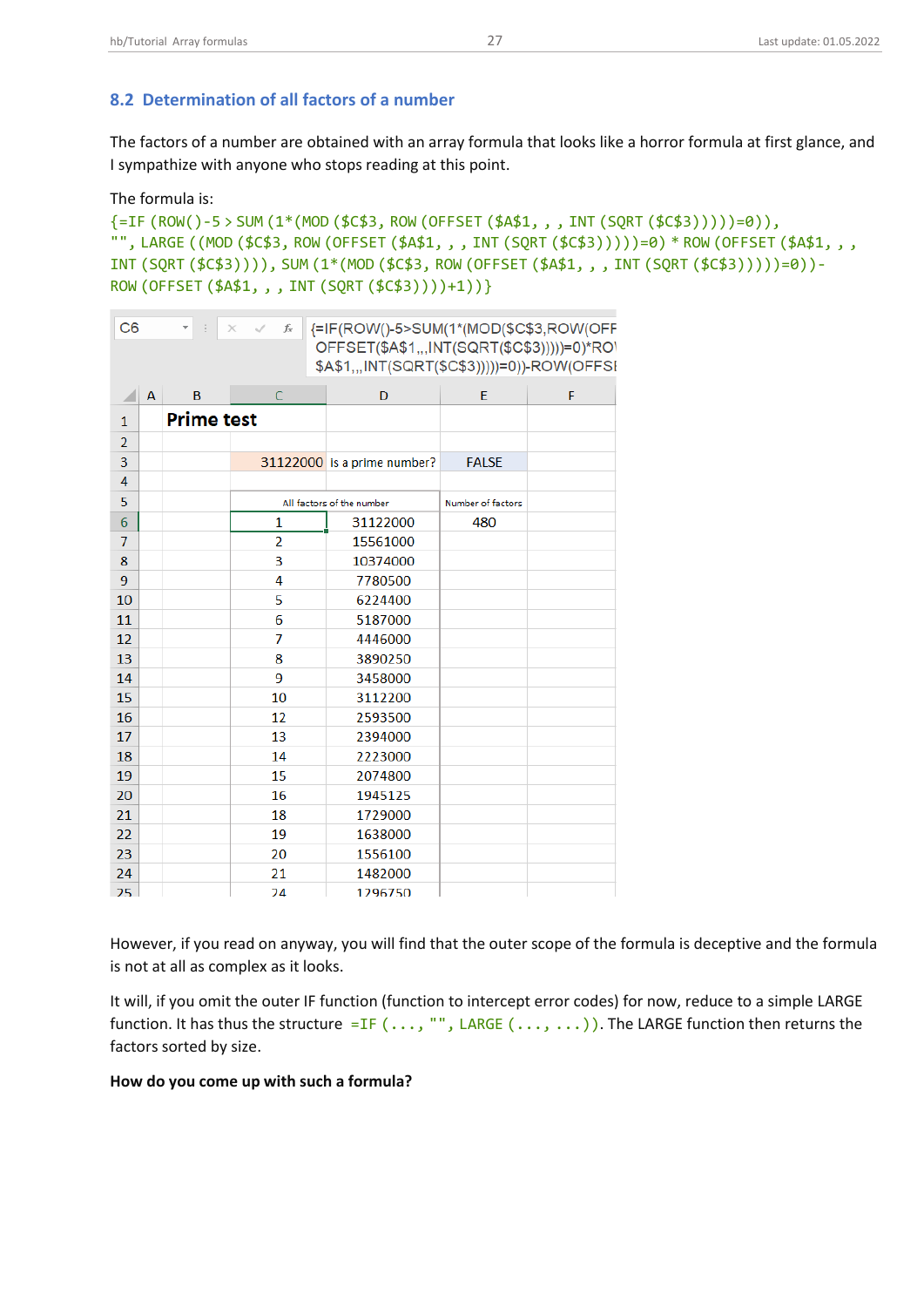## <span id="page-28-0"></span>**8.2.1 Preliminary consideration with practical experiments**

First, we consider how the factor search could be done at all (without array formulas). Let's take the number 20 as an easy-to-manage example.

We could divide the number 20 by all the numbers from 1 to 20 in order and see which divisors have a remainder of zero. These divisors are then the factors of the number 20.

Since the factors occur in pairs (i.e., for 20: 1-20, 2-10, 4-5), it is sufficient to check those factors that are less than or equal to the root of 20, in our case the numbers from 1 to 4. The factors paired with them can then be calculated by simple divisions NUMBER/FACTOR.

So that the whole thing does not remain a gray theory, let's solve the small example with the number 20 on the Excel sheet.

In cell C3 we enter the number 20.

In the cells G6:G9 we enter the numbers from 1 to 4. These are our divisors, which are to be checked to see if they are factors of 20.

|   |              |   | Factors                                                                                                                                                                                 |
|---|--------------|---|-----------------------------------------------------------------------------------------------------------------------------------------------------------------------------------------|
|   | <b>TRUE</b>  |   |                                                                                                                                                                                         |
|   | <b>TRUE</b>  | 2 |                                                                                                                                                                                         |
| 2 | <b>FALSE</b> |   |                                                                                                                                                                                         |
|   | <b>TRUE</b>  |   |                                                                                                                                                                                         |
|   |              |   |                                                                                                                                                                                         |
|   |              |   | For this small example table, a 20 must be entered in cell C3!<br>$ \text{=MOD}(\text{$\$C$3},\text{$\$G6}]  = \text{MOD}(\text{$\$C$3},\text{$\$G6}] = 0   = \text{$\$G6*(MOD()=0]}  $ |

Since the MOD function of Excel = MOD (number, divisor) gives us directly the remainder of the division, we enter the formula =  $MOD$  (\$C\$3, \$G6) into the cell H6 and copy it down to the cell H9. We get the remainders  ${0;0;2;0}.$ 

Attention: In  $(\$C$3, \$G6)$  there is no dollar sign in front of the 6!

In the next column we convert the remainders into TRUE/FALSE values. TRUE means that there is a factor here. In cell I6 we enter the formula =  $MOD$  (\$C\$3, \$G6) = 0 and copy it down to cell I9.

In cell J6 we enter the formula =  $$66*(MOD ($\xi\&3, $66) = 0)$  and copy it down to cell J9. In the J column we have all divisors which are factors of 20. At the places of the others a zero is generated.

Now comes the final work of the LARGE function: it lists the factors according to size - without the zeros in between. In the cell K6 we enter the formula =  $LARGE$  ( $$J$6: $J$9, 3)$ , in the cell K7 the formula  $=$  LARGE (\$J\$6:\$J\$9, 2) and in the cell K8 the formula = LARGE (\$J\$6:\$J\$9, 1).

Your insides have probably already responded to these formulas with a shake of the head, because they are specialized to the number 20 and already fail when we enter the number 25 in C3. The next step has to be to generalize this special solution.

First, we will consider the transition to array formulas for this purpose.

Instead of entering three individual formulas as in the K column, we select the three cells L6:L9 and enter the formula = LARGE ( $$J$6: $J$9, {3:2:1}$ ). This time we finish the input with CTRL+SHIFT+ENTER.

The behavior of the array formula in the L column is the same as that of the formulas in the K column: By the array {3;2;1} the third largest factor is determined in the first row, the second largest in the second row and the largest in the third row.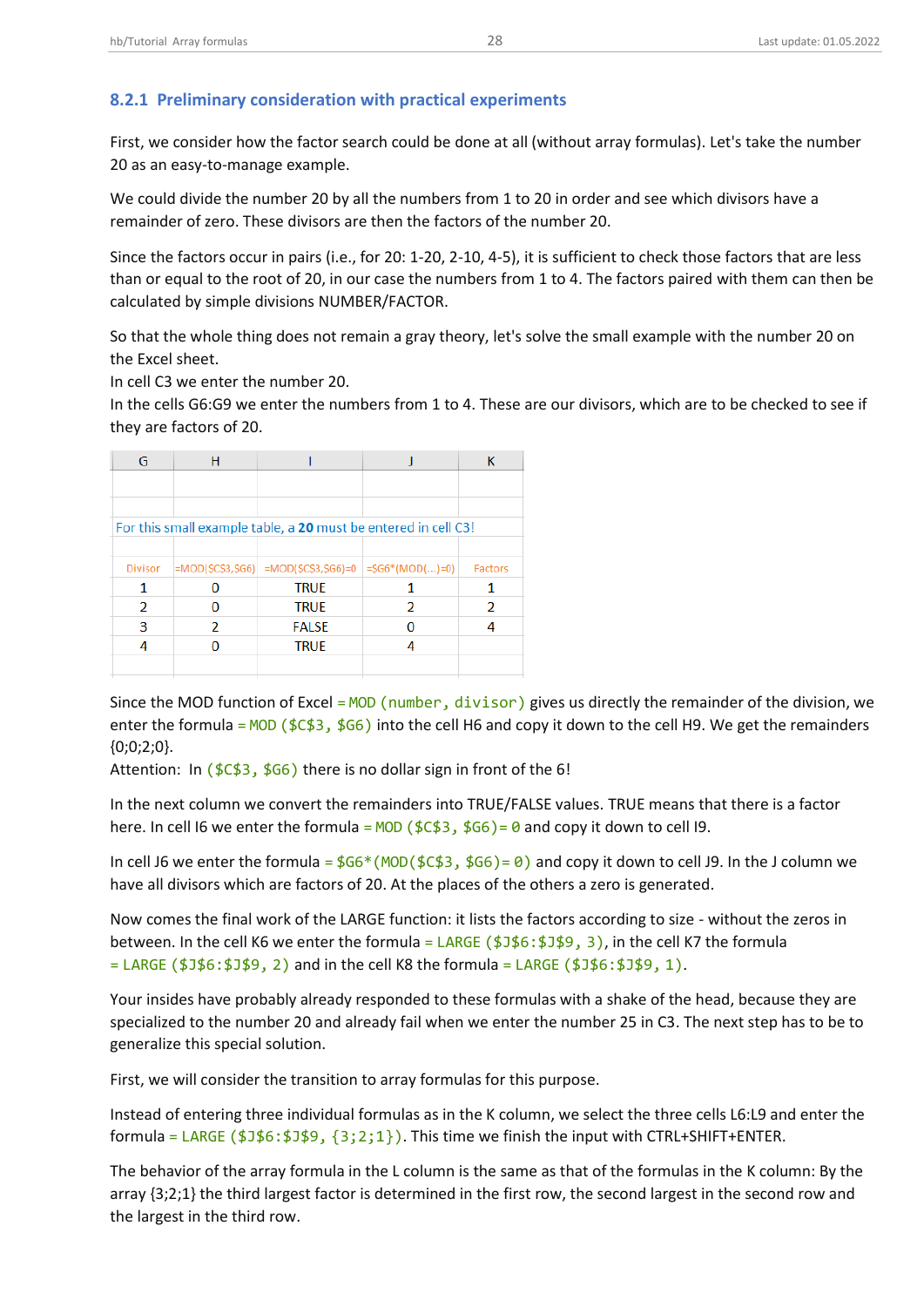**sheet, but are calculated internally during the formula evaluation and immediately processed further.** 

The formula in the L column still uses the results in the J column. Therefore we look at how these results were calculated and insert the corresponding calculation expression into our array formula. So in our array formula we replace the reference  $$J$6: $J$9$  with the calculation expression  $$66*(MOD ($\zeta$3, $66)=0)$ . - But stop!

This calculation expression calculates only the first value. We need a calculation expression tailored to array formulas, that returns an array of all four values in the J column! In two places in this expression, we therefore replace the  $$66$  with  $$6$6$ :  $$6$9$ . Our new array formula is then:  $=$  LARGE (\$G\$6:\$G\$9  $*$  (MOD (\$C\$3, \$G\$6:\$G\$9)= 0), {3;2;1})

To test the formula, we select the cells M6:M8, enter the formula in the edit line, and close the input again with CTRL+SHIFT+ENTER.

If we now replace the reference  $$G$6: $G$9$  in both places in the formula with the array  ${1:2:3:4}$ , we have an array formula that does not need any cached results at all. Its only reference is cell C3, where the number to be checked is located.

To test the formula, we select the range N6:N9 and enter the formula  $=$  LARGE ({1;2;3;4}\*(MOD (\$C\$3, {1;2;3;4})= 0), {3;2;1}) <FO>. Finish with CTRL+SHIFT+ENTER!

So much for the preliminary consideration. - We now know what the structure of the array formula must look like, but it must not be specialized to case 20.

## <span id="page-29-0"></span>**8.2.2 Generalization of the previous array formula**

If we look at the last array formula, we see that in two places we must generate a sequence of numbers from 1 to n, where n is the integer that is just less than the root of the number to be tested. The calculation of n is done by the calculation expression INT (SQRT (\$C\$3)).

The generation of a series of numbers of variable length is again done with ROW (OFFSET (\$A\$1,,,n)). The generation of this series of numbers is explained in detail in ▸[section 5.4.](#page-20-2) For n we insert the arithmetic expression INT (SQRT (\$C\$3)) and get: ROW (OFFSET (\$A\$1, , , INT (SQRT (\$C\$3)))) <F1>

So this calculation expression generates a number array of the shape  $\{1;2;3;\ldots;n\}$  up to a last number n, which depends on the number to be checked. For the number 20 in our preliminary consideration,  $n = 4$ .

Besides this number array, we only have to create one more: At the end of the formula, we have to replace the array  $\{3;2;1\}$  with a number sequence that starts with the number of factors below the root value and then runs down. For the number 20, the number of factors below the root of 20 was equal to 3.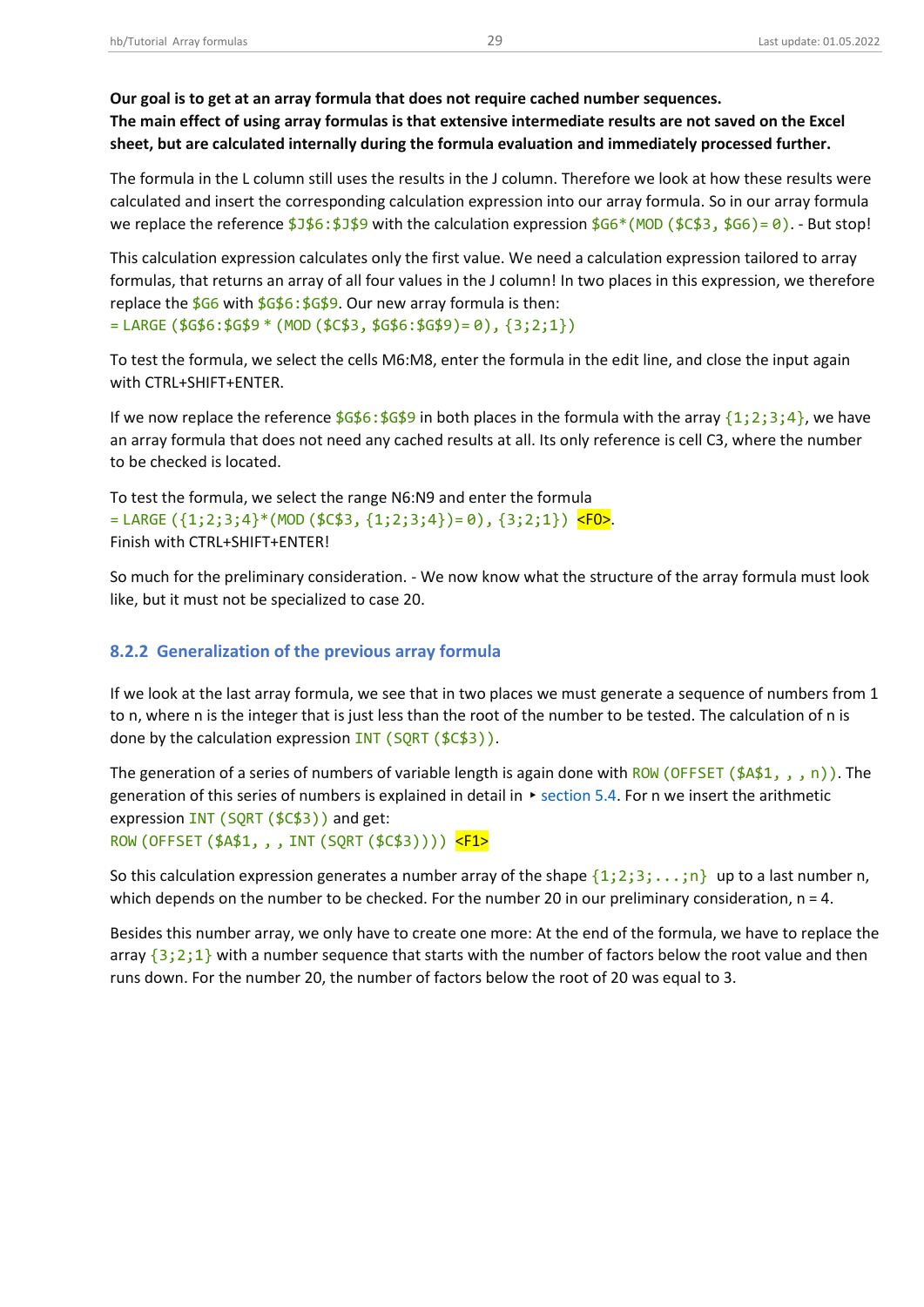| N         | O                                 | P |
|-----------|-----------------------------------|---|
|           |                                   |   |
|           | =SUM(1*(MOD(\$C\$3,{1;2;3;4})=0)) |   |
|           |                                   |   |
| Factors   | <b>Number</b>                     |   |
| optimized | of factors                        |   |
|           |                                   |   |
| 2         |                                   |   |
|           |                                   |   |
|           |                                   |   |

To understand this formula, you can display the formula evaluation in Excel. We enter the formula as an array formula in cell O6. The step-by-step formula evaluation results in:

```
SUM(1*(MOD(20, {1;2;3;4})=0))
SUM(1*(0;0;2;0)=0))SUM(1*({TRUE;TRUE;FALSE;TRUE}))
SUM({1;1;0;1})
3
```
If we replace the expression  $\{1;2;3;4\}$  again as above with the generalized expression ROW (OFFSET (\$A\$1, , , INT (SQRT (\$C\$3)))),

we get the calculation expression for determining the number of factors we are looking for: SUM (1\*(MOD (\$C\$3, ROW (OFFSET (\$A\$1, , , INT (SQRT (\$C\$3)))))=0)) <F2>

To get the descending sequence of numbers {3;2;1} at the end of the formula **<F0>**, we create an arithmetic expression of the form NumberOfFactors-{1;2;3;...;n}+1.

For example, if the number of factors is 15, the arithmetic expression is then evaluated as  $\{15;14;13;12;11;\ldots\}$ .

For 'number of factors' we use the arithmetic expression **<F2>** we just developed and for {1;2;3;...;n} we use the arithmetic expression **<F1>**. We get the arithmetic expression for the descending sequence of numbers:

```
SUM (1*(MOD ($C$3, ROW (OFFSET ($A$1, , , INT (SQRT ($C$3)))))=0))-ROW (OFFSET ($A$1, , ,
INT (SQRT ($C$3))))+1 <F3>
```
We are now ready to replace the three series of numbers (red) in the formula **<F0>** from Section 8.2.1 with the generalized arithmetic expressions **<F1>** and **<F2>**.

```
The formula
=LARGE ({1;2;3;4}*(MOD ($C$3, {1;2;3;4})=0), {3;2;1})
changes to:
=LARGE (<F1>*(MOD ($C$3, <F1>)=0), <F3>)
```
We will spare ourselves the confusing full text of this formula at this point.

That could now be the final formula. But due to the fact that the list of divisors **<F1>** (in the example {1;2;3;4}) is longer than the list of factors, the descending list **<F3>** (in the example {3;2;1}) goes from a certain point to zero and into the minus numbers. The LARGE function then outputs the error code #N/A (no value available).